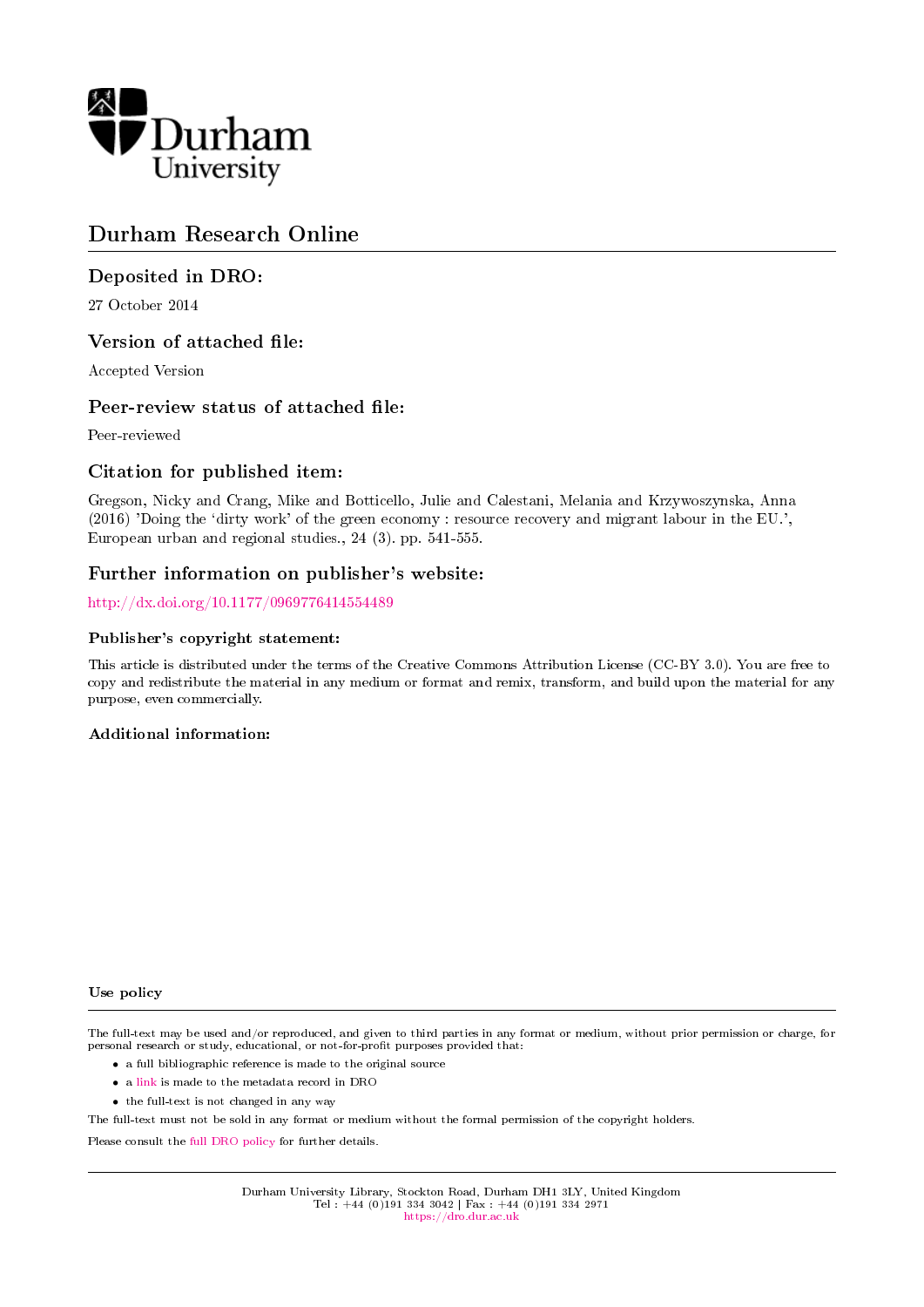**Doing the 'Dirty Work' of the Green Economy: resource recovery and migrant labour in the EU**

Nicky Gregson\*<sup>1</sup>, Mike Crang\*, Julie Botticello<sup>+</sup>, Melania Calestani‡, Anna Krzywoszynska\*

[nicky.gregson@durham.ac.uk](mailto:nicky.gregson@durham.ac.uk)

[m.a.crang@durham.ac.uk](mailto:m.a.crang@durham.ac.uk)

[j.botticello@bbk.ac.uk](mailto:j.botticello@bbk.ac.uk)

[m.calestani@soton.ac.uk](mailto:m.calestani@soton.ac.uk)

[anna.krzywoszynska@durham.ac.uk](mailto:anna.krzywoszynska@durham.ac.uk)

1 Corresponding author

\* Department of Geography, Durham University, Lower Mountjoy, South Road, Durham: DHI 3LE

† Birkbeck College, University of London

‡ Department of Primary Care, University of Southampton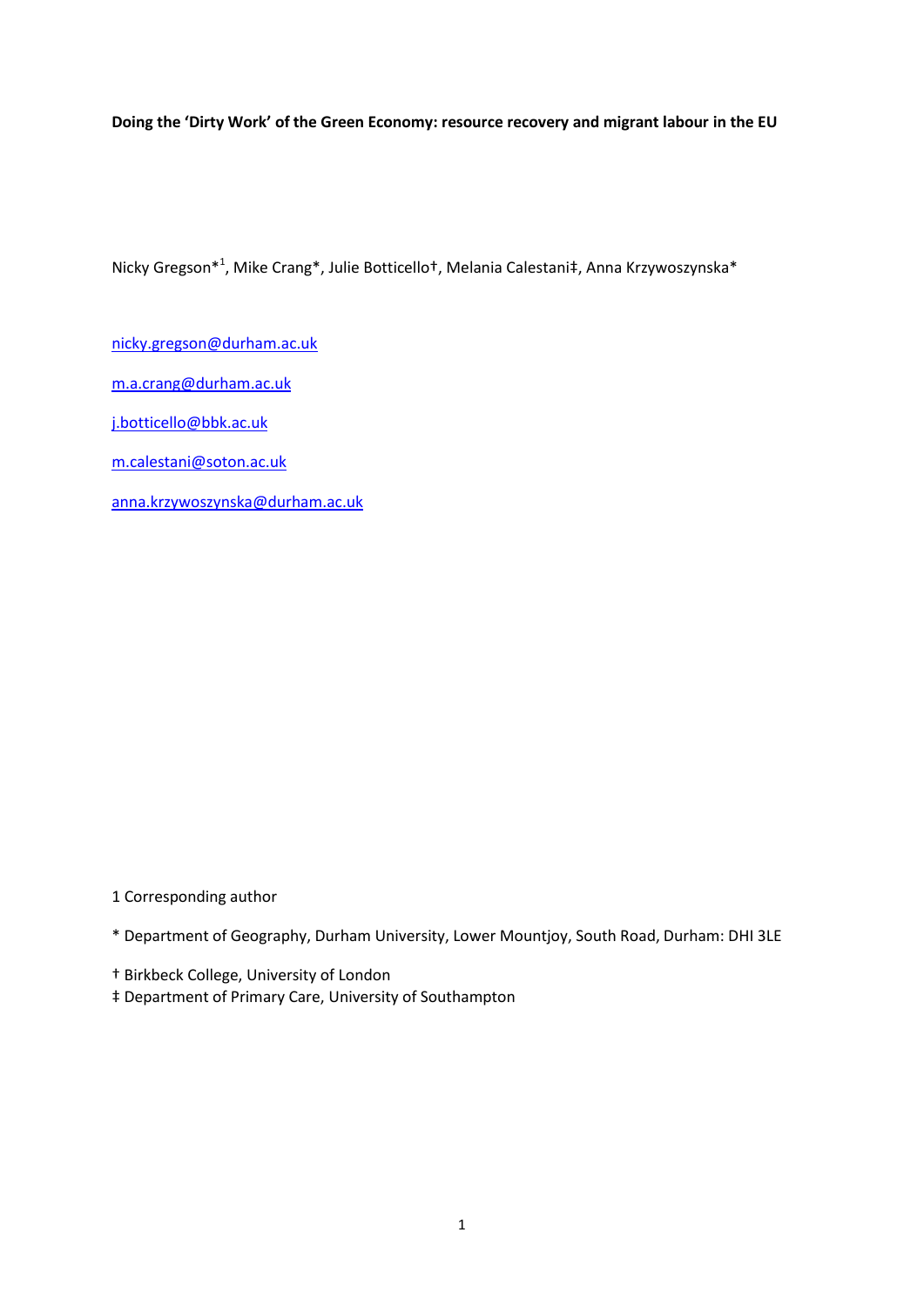### **Abstract**

Europe has set out its plans to foster a 'green economy' by 2020 focused around recycling. This pan-European recycling economy, it is argued, will have the triple virtues of, first, stopping wastes being 'dumped' on poor countries; second, reusing them and thus decoupling economic prosperity from demands on global resources and, third, creating a wave of employment in recycling industries. European resource recovery is represented in academic and practitioner literatures as 'clean and green'. Underpinned by a technical and physical materialism, it highlights the clean-up of Europe's waste management and the high-tech character of resource recovery. Analysis shows this representation to mask the cultural and physical associations between recycling work and waste work, and thus to obscure that resource recovery is mostly 'dirty' work. Through an empirical analysis of three sectors of resource recovery ('dry recyclables', textiles and ships) in Northern member states, we show that resource recovery is a new form of dirty work, located in secondary labour markets and reliant on itinerant and migrant labour, often from accession states. We show therefore that, when wastes stay put within the EU, labour moves to process them. At the micro scale of localities and workplaces, the reluctance of local labour to work in this new sector is shown to connect with embodied knowledge of old manufacturing industries and a sense of spatial injustice. Alongside that, the positioning of migrant workers is shown to rely on stereotypical assumptions that create a hierarchy, connecting reputational qualities of labour with the stigmas of different dirty jobs – a hierarchy upon which those workers at the apex can play.

**Key words**: recycling, labour, EU, municipal waste, textile recycling, ship recycling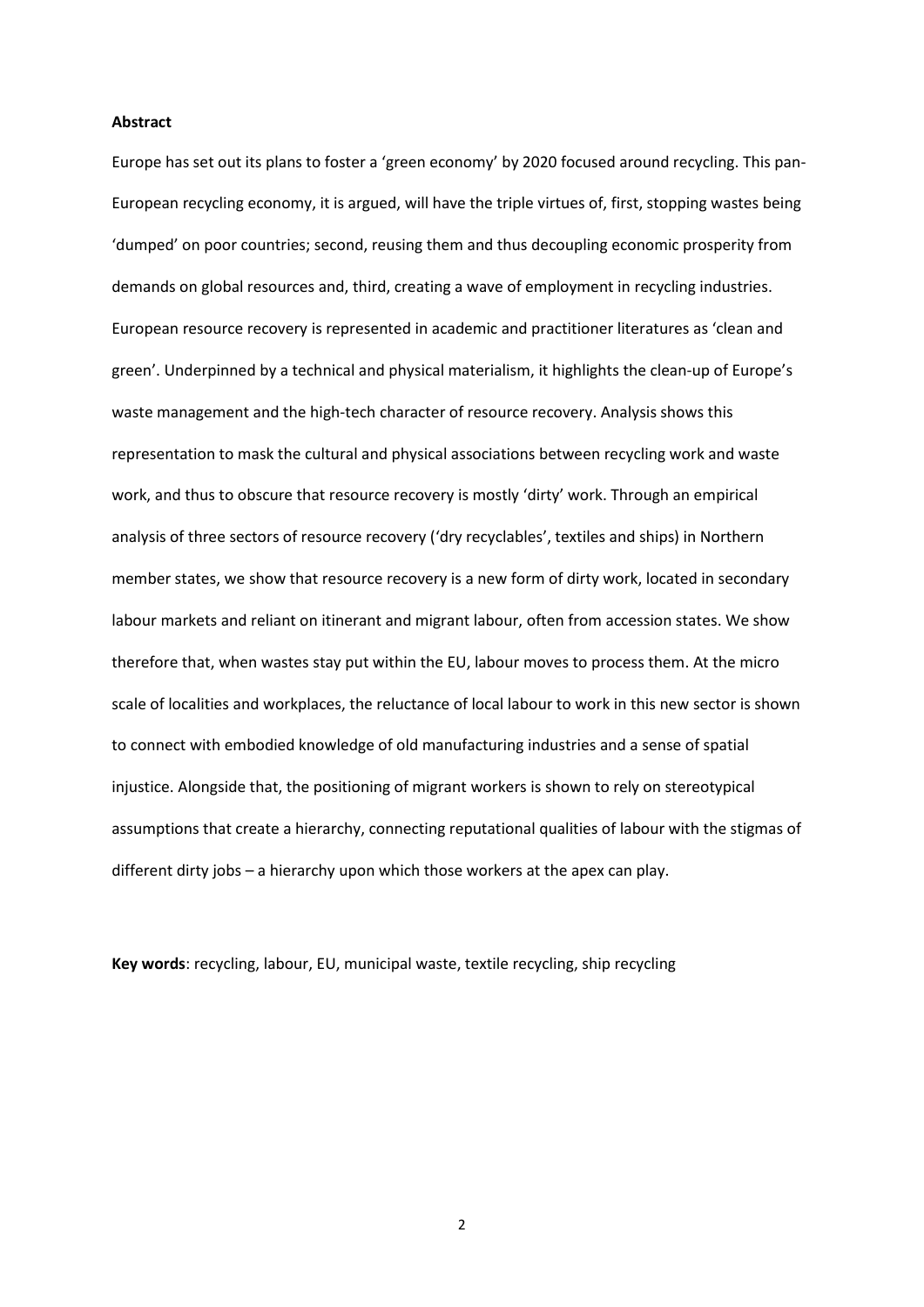The recovery of secondary materials, or resources, for recycling within the EU has become central in the drive to greening European economies. Three related motivations underpin this. First, there is an environmental and geopolitical driver to decouple economic growth from the consumption of finite material resources. Resource recovery within the EU is seen as a means to sustainable production and as a way of breaking a resource dependence that is argued as leaving the EU vulnerable to capricious external powers, especially as demand from non-Western countries for the same resources increases (EC, 2011; EEA, 2011). Second, current global recycling labour occurs largely in the developing world (Alexander & Reno, 2012) and is haunted by the trope of waste workers in the Global South whose labour breaks up the iconic consumer goods of the digital age or the capital goods of globalisation – mobile phones, computers and merchant ships (BAN, 2002, 2005; Greenpeace/FIDH/YPSA, 2005). This figure has been central to the global environmental justice movement. Circulating images, often of child labour working in environmentally degrading conditions in the Global South, have served to bolster the critique of the wastefulness of western consumerism, showing that the burden of the world's waste rests on the shoulders, and is felt in the bodies, of the poorest of the poor (Clapp, 2001; cf. Crang, 2010). In response, ENGOs pressurised western states to bring recycling operations closer to the homes of western consumers. This 'proximity principle' has played a prominent role in European waste policy for the past twenty years. Third, there is the promise that elevated levels of European resource recovery might also boost EU economies, via increasing employment in the 'green economy'. Waste management companies, for example, advance claims that in the UK alone expanding recycling could create up to 84,000 jobs in the next decade, and that these might have the added virtue of being located in areas formerly associated with heavy industries (SITA 2012: p 4). In the EU, as a whole, jobs in recycling-related activities grew from 230,000 to 500,000 between 2000 and 2008, at a rate of over 10% per annum (EEA 2011: p 17)<sup>1</sup>.

**.** 

 $1$  The employment data in Eurostat are not structured to allow exact calculations, as waste processing occurs in various parts of the 'eco-industry' sector where overall employment rises from 2 million to 3.4 million in the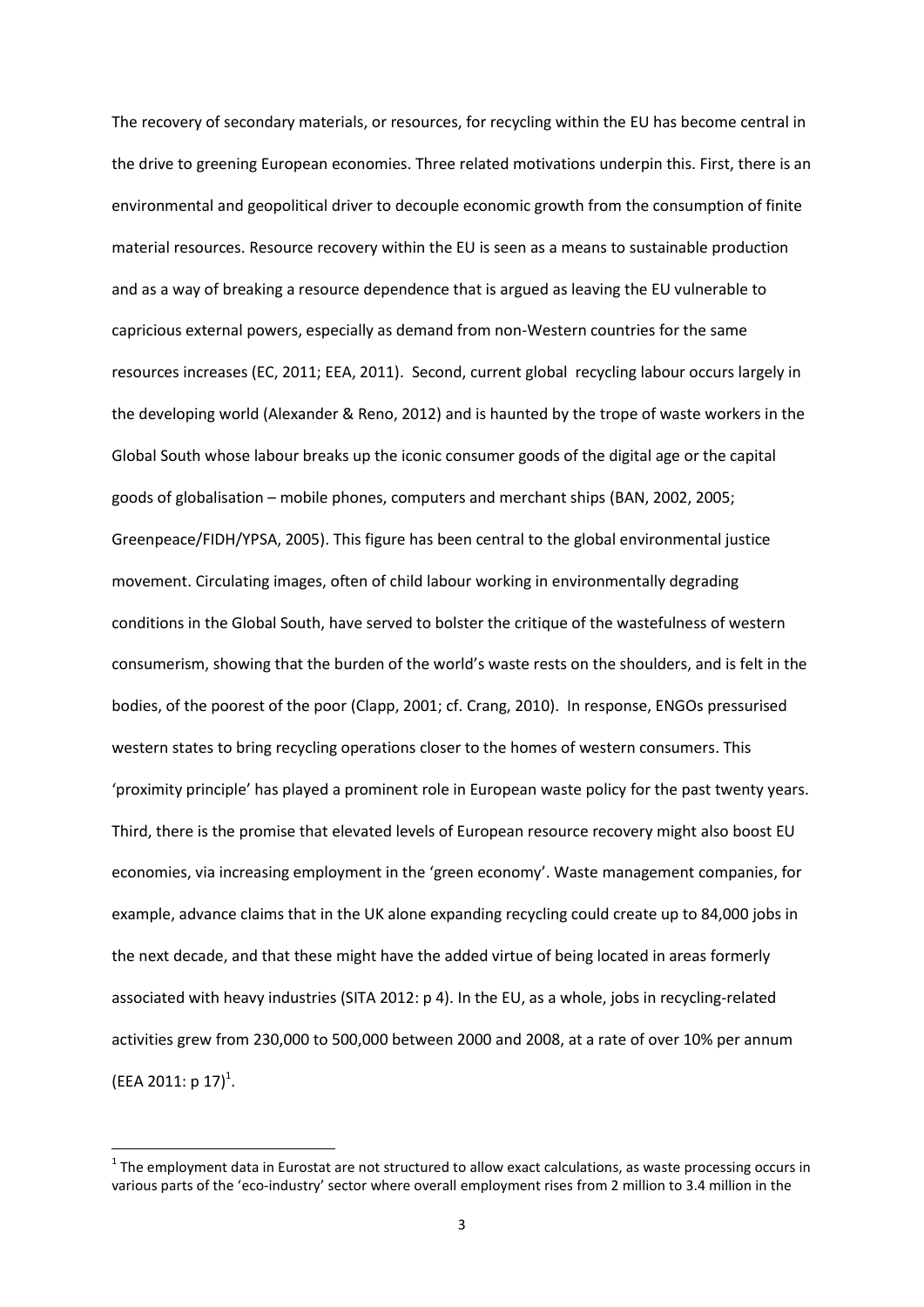Foundational to the proximity principle is that the societies who generate the world's wastes should be those who bear the responsibility for their management. This principle is encoded in the EU's Waste Framework Directive, which seeks to prevent 'toxic' waste from being exported across the EU's borders. European waste management is further structured by the EU Landfill Directive of 1999 which sought to divert materials from landfill, and by a raft of sector specific regulations such as for End of Life Vehicles. The Landfill Directive has boosted recycling rates across the EU through the implementation of stepped yearly targets for member states. Indirectly, it has also extended the reach of ethical consumption for European consumers, to encompass the discards that are an effect of consumption (Bulkeley & Gregson, 2009). Doing the recycling has become part of a responsible consumption across the EU. It is normative, habitual, and extends care at a distance from its traditional focus on workers in the agricultural and primary manufacturing sectors of the Global South (Barnett et al. 2005) to include environmental care for distant lands and for additional distant workers. In this way, European consumers' domestic recycling labour is connected to the alleviation of environmental degradation in developing countries as well as to care for and about recycling workers in the Global South.

The question that remains unasked in these developments, however, is what kind of work has accompanied the rise of recycling *within* the EU? The academic literature thus far has largely ignored this question. Much existing research positions recycling under the banner of sustainable consumption and examines it through consumers and consumption. The interest is in the recycling habits and practices of consumers, the willingness of consumers to do the work of pre-sorting rubbish, and thus in explaining differences in recycling rates between different groups (e.g. Barr et al. 2001, 2003; McDonald & Oates, 2003; Tonglet et al. 2004; Darby & Obara, 2005; Collins & O'Docherty 2006; Wheeler & Glucksmann, 2013). In contrast, environmental research positions recycling within the wider frame of municipal waste governance (Bulkeley et al. 2007). Whilst it acknowledges the activities of collection, its focus is more on governing waste and its destination

period.

**.**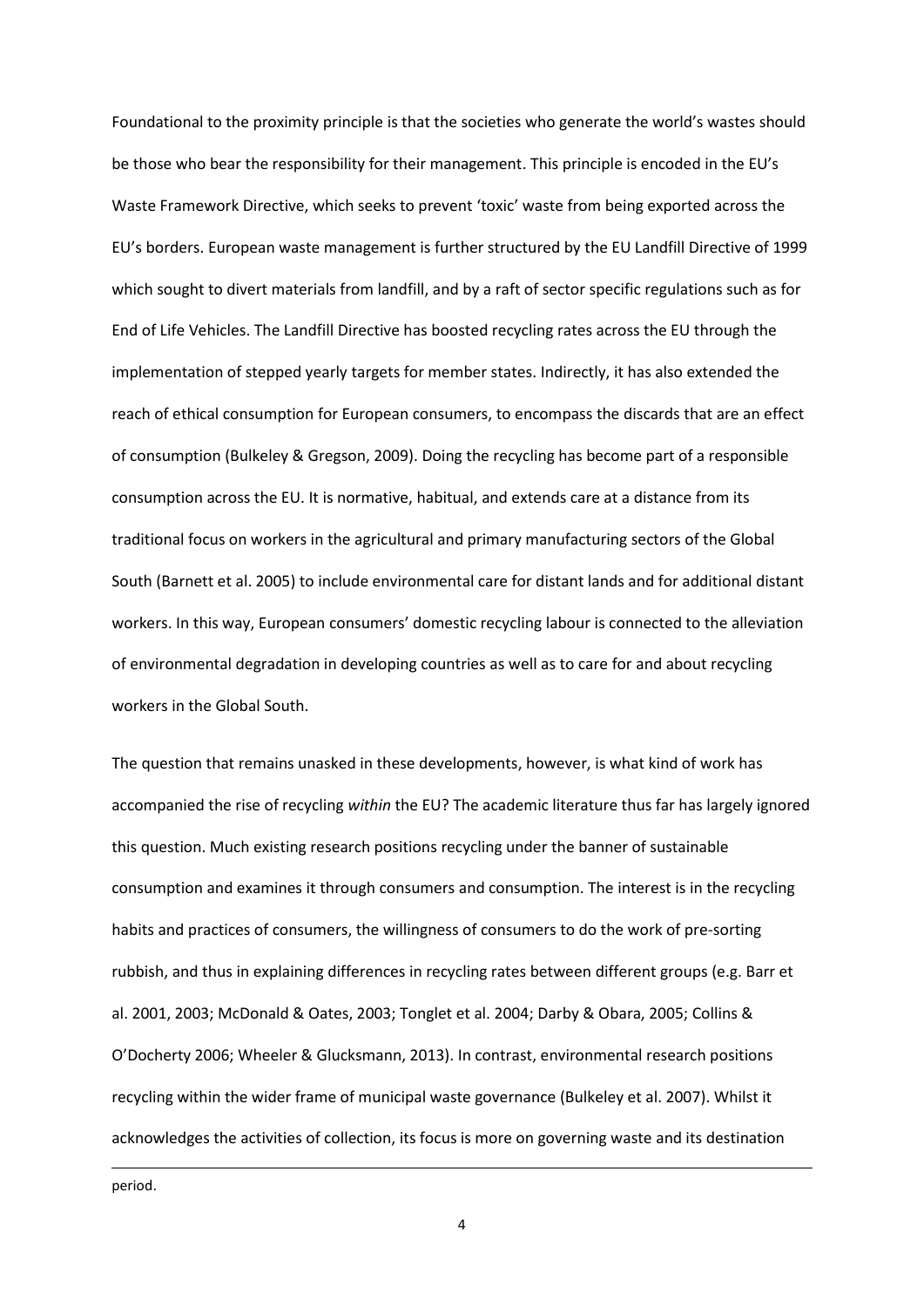than on the economic effects and kinds of jobs created. Recent work on the processing of waste has focused on charting the performative effects of governance categories in defining what is waste and what is a product, and on the entanglement of material flows that result where one waste bleeds into another product (Lepawsky & Billah 2011; Lepawsky 2012). In so doing it follows the flows of materials (Gregson et al. 2010), rather than accepting an a priori definition of a production network. Such work has highlighted the importance of Global Recycling Networks (Crang et al. 2013), analysed material value translation across economies (Alexander and Reno 2012) and established the importance of resultant clusters of reprocessing industries in less developed countries that, whilst exemplifying industrial symbiosis and circular economies, are often 'dirty' and polluting rather than highly technical, clean and green solutions (Gregson et al. 2012). Nonetheless, it has pointed to the global organisation of material flows and their connection to different kinds of labour around the globe. However, it has paid little attention to recycling labour within developed countries.

In the European policy literature, recycling is represented as a classic case of 'ecological modernisation' (Pellow et al 2000), creating thousands of 'green' jobs within the EU in an innovative new sector which is argued to be beneficial to the environment, through resource conservation and appropriate waste minimisation and management, and to the economy, through generating new forms of employment. Such representations figure strongly in the two major European policy statements on green growth and the development of a European green economy: the EU Thematic Strategy on the Prevention and Recycling of Waste (EC, 2005) and the Roadmap to a Resource Efficient Europe (EC, 2011), both of which set the EU on the course to becoming a 'recycling society' by 2020. In these documents, European recycling is portrayed invariably as a clean as well as green activity.

In this paper we interrogate the representation of European resource recovery as clean and green. Our contention is that the emphasis within European recycling is on governance, which assumes a technical and physical materialism in which what matters are technological possibilities of resource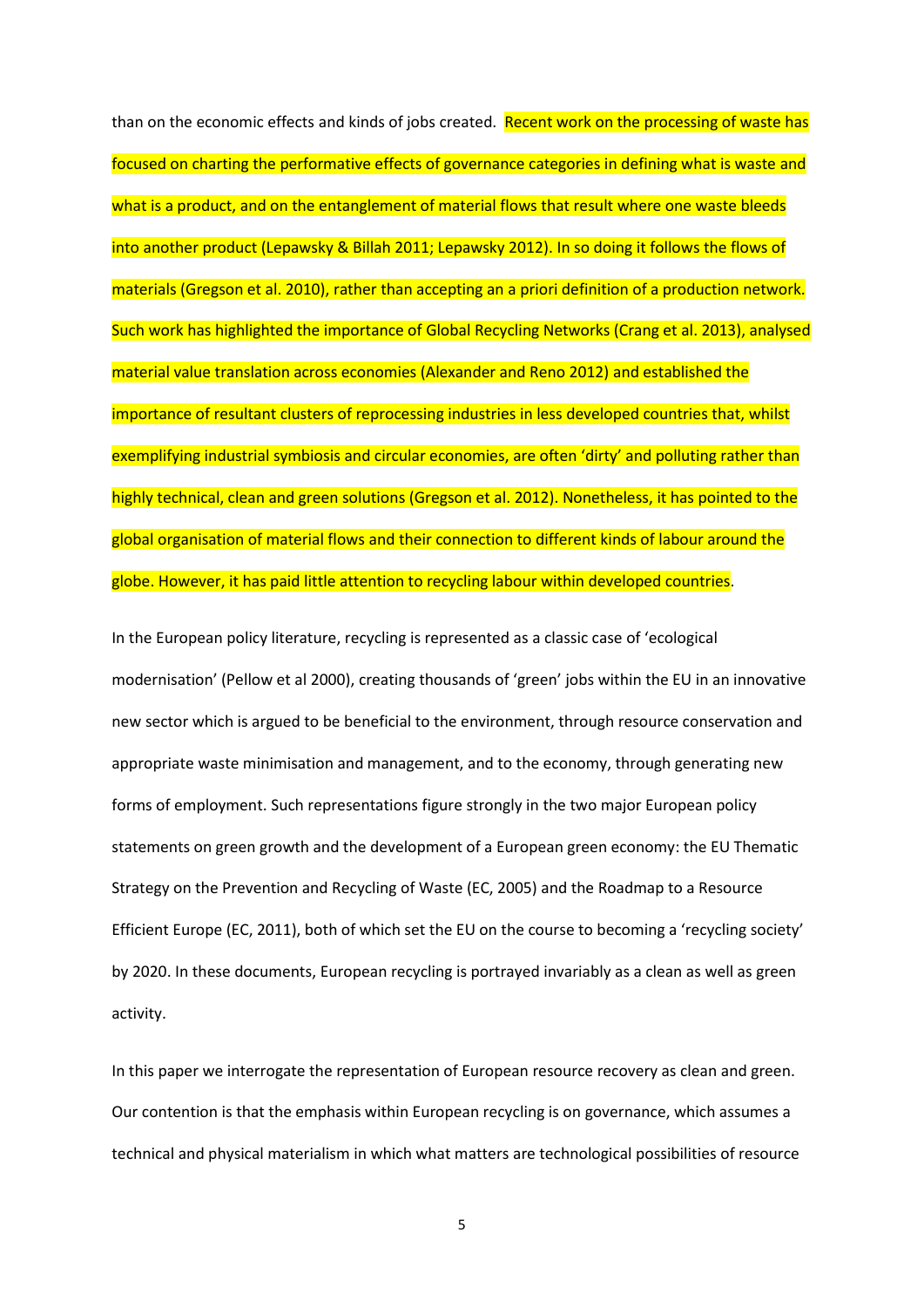recovery and environmental outcomes. A consequence is that little or no attention has been paid to how value is created from paid labour, which does the work of resource recovery, or recycling the collected materials. Not only does this render these labour processes within the EU invisible, but that omission also allows for a portrayal of European resource recovery as clean and green. We show how a focus on recycling work as this is actually performed within Northern EU member states results in a very different reading. We draw on research in resource recovery sectors in two Northern European member states (the UK and Belgium) to show that such work is associated with the four Ds: it is dirty, often demeaning, physically demanding and in some cases, dangerous. Added to which it is extremely low paid. These characteristics have clear and predictable effects on who does this type of work, through the historical association of waste work with marginalised and foreign workers (Zimring 2004) and its intertwining with current EU labour hierarchies. Resource recovery in the Northern EU member states is work which local labour is often unwilling to do (c.f. Tannock, 2013); it is often migrant work; it is highly gendered, with patterns depending on the type of goods and materials being recovered; and it is associated particularly with workers from the A8 member states as well as non-EU nationals. As such, our research shows that, when wastes are ' sequestered within the EU's borders, it is labour that frequently moves to achieve their recovery as secondary resources.

A second contribution of the paper relates to a growing body of research on A8 migrant labour in Northern Europe. This has focused on Polish migrants, for the most part, in the UK but particularly within London, and has concentrated on the hospitality/catering and construction/handyman sectors (Baum et al. 2007; Devine et al. 2007 a, b; Datta, 2008; Datta & Brickell, 2009; Lyon & Sulkova, 2009; Wills et al. 2009; Perrons et al. 2010; Janta, 2011; Janta et al. 2011; Friberg, 2012a c.f. Stenning & Dawney, 2009). Work on female migrant workers has addressed A8 labour but has focused far more on non-EU nationals, particularly within global care chains in the domestic and health-care sectors (Cox 2007; Dyer et al. 2008; Yeates 2012; but see Perrons et al. 2010). It has emphasised how embodied attributes of workers are drawn on, and interpellated, by employers and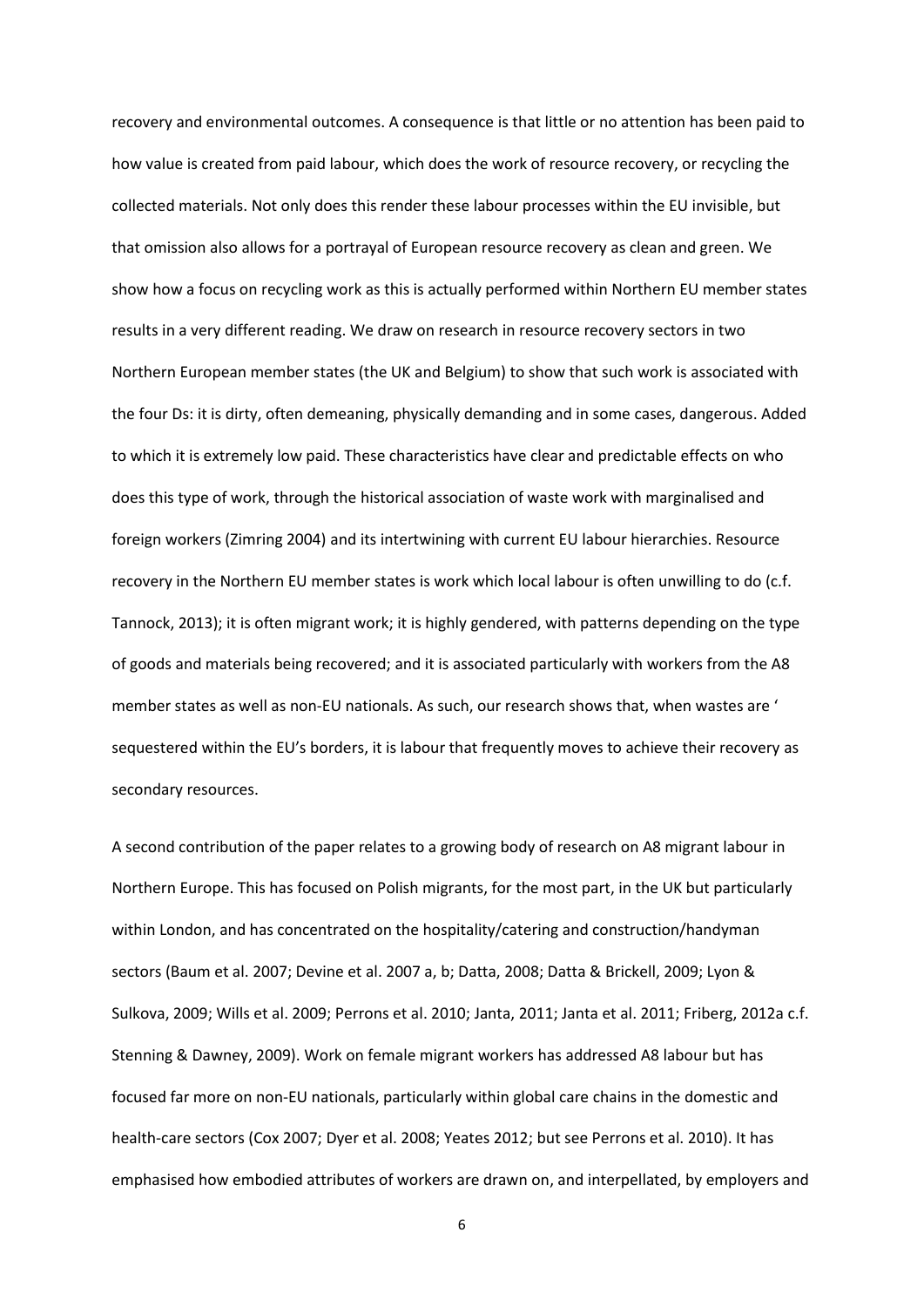migrant workers at the micro scale of particular workplaces (McDowell et al. 2007). Across these literatures the term 'the hard working Pole' emerges as a key cultural category, for both employers and labour. By contrast, a focus on the resource recovery sector highlights divisions *among* A8 migrant workers. It shows a labour hierarchy in this part of the secondary labour market which has Poles either at or near its apex. In resource recovery there are jobs that Poles will not do and jobs where the 'hard working' trope is not drawn on. In certain recovery sectors associations with physically hard, dirty work, are read through a hyper-masculinism that codes such tasks with fun, pleasure and the frisson of danger. Rather than hard work, recovery work – at least in certain sectors – is seen to offer exciting, easy work, for relatively good money. The paper concludes by considering the wider ramifications of these findings with respect to A8 migrant labour and the policy goal of creating a pan-European recycling society. We begin, however, by establishing the main contours of recycling as this is discursively constructed and performed within the EU and its identification as a clean activity, central to greening economies.

#### **Clean and green, or dirty work?**

For the past thirty years waste has been at the heart of EU environmental policy. So too has a sense of progressive cleansing, in which old polluting technologies and environmentally degrading forms of waste management have been increasingly regulated out of existence and replaced with newer, modern forms of waste management. At the same time, hazardous wastes have been regulated more tightly and responsibly than in the past. This sense of progress figures strongly in recent EU strategy statements on recycling and waste:

"Heavy polluting landfills and incinerators have been cleaned up. New techniques have been developed for the treatment of hazardous waste. Hazardous substances are being removed from vehicles and electrical and electronic equipment. The levels of dioxins and other emissions from incinerators are being reduced' (EC, 2005, p. 3).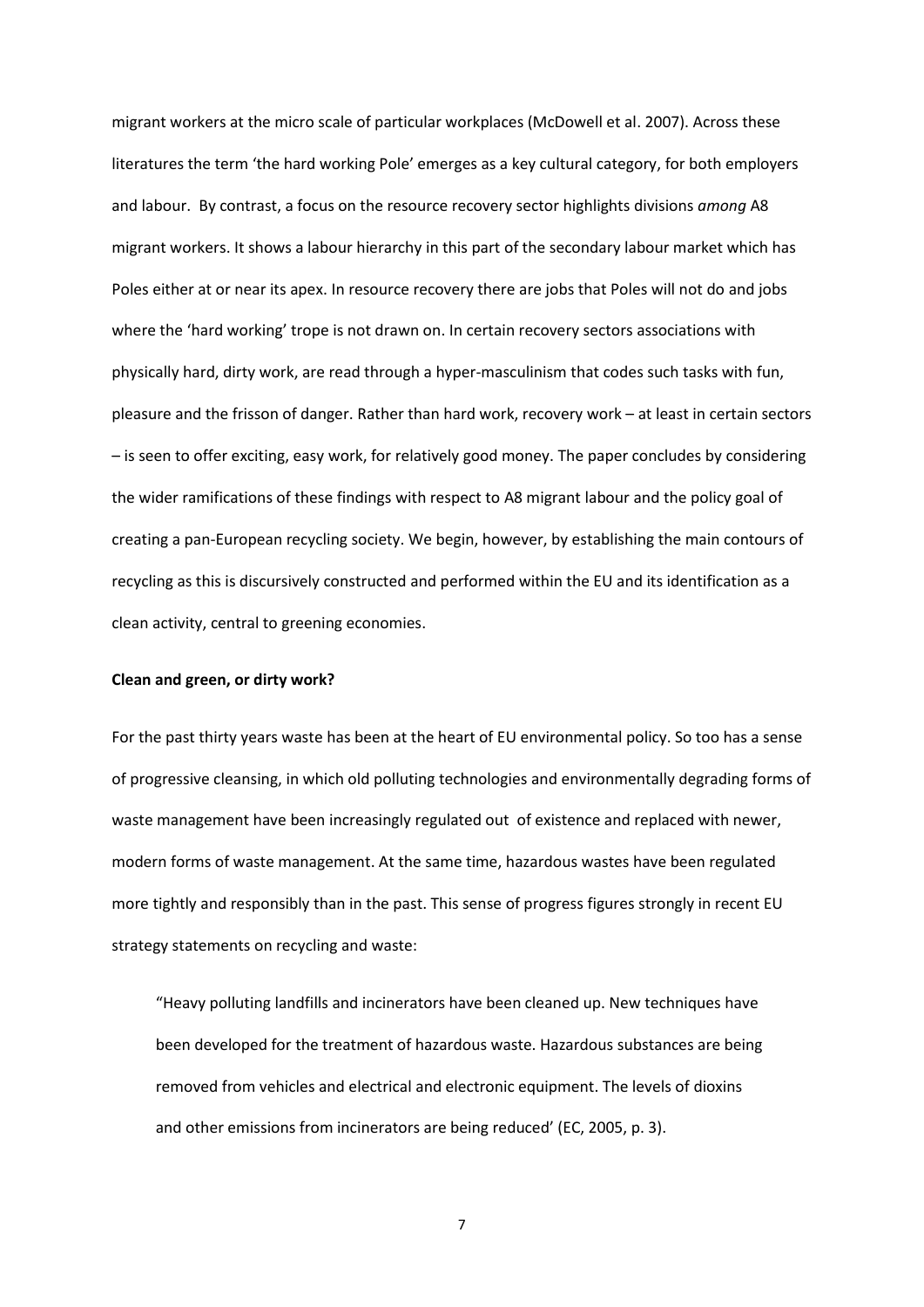Recycling has played an important role in environmental clean-up. Recovering materials from discarded goods, to then be recycled through further rounds of manufacturing, has been the chief means to reducing waste. In acting to reduce waste, recycling is seen to be a means to a cleaner form of consumption, and, through its increasing application to business and industry, to cleaner forms of production.

If 'cleaner' was the aim attached to recycling in the late 1980s and 1990s, the current favoured adjective is 'greener'. The EU's 2020 strategy post the 2008 financial crisis is for a smart, sustainable and inclusive EU, in which resource efficiency is seen as a means to economic and ecological security and sustainable growth. Recycling is seen to play a pivotal role within this:

"Recycling has an essential role to play in achieving a major European and global policy priority: the shift to a green economy […] generates prosperity while maintaining a healthy environment and social equity for current and future generations. [… ] Today three of the most important challenges facing Europe are reducing environmental burdens, creating new jobs and enhancing the research base for the economy. Recycling can make a substantial contribution to addressing all three challenges, offering a winwin opportunity" (EEA, 2011, pp  $7 - 8$ ).

Recycling, then, sits at the heart of the EU's imagined economic transformation in the twenty-first century (EC, 2011). Providing green as well as clean high-tech growth, it is seemingly impervious to critique.

Our contention is that this representation of European recycling needs careful and critical interrogation. This is not just because the capital intensive materials recovery operations which characterise European recycling have been argued to create demand for more, not less, waste, nor because they can be argued to have led to a consumer 'rebound' effect, as doing the recycling is used to justify more, not less, consumption at the level of individual households and consumers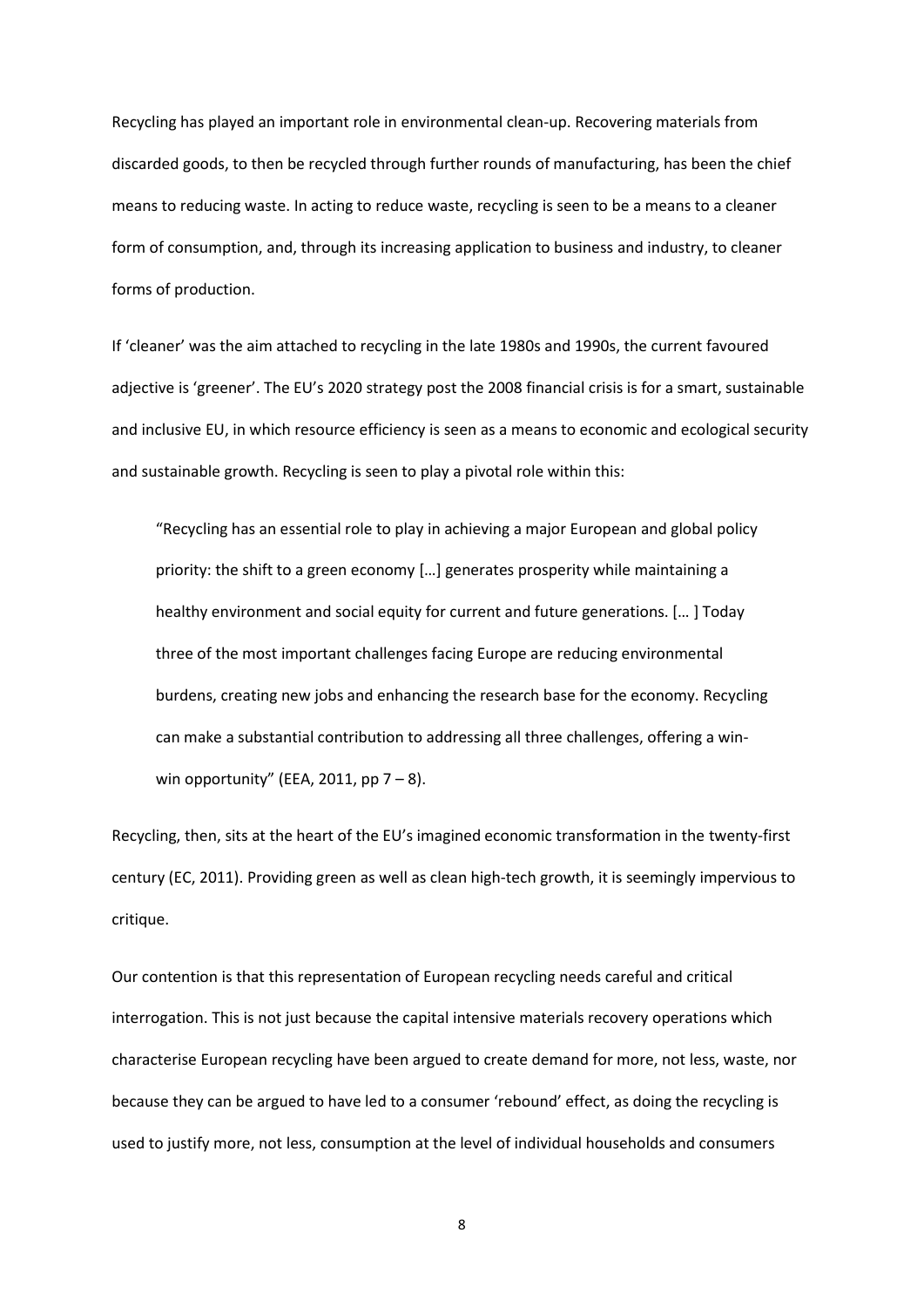(Alexander & Reno, 2012). Rather, we question the degree to which European recycling activities are as clean as they are made out to be. To make this argument we first need to establish two points.

First, thinking about European recycling is dominated by a technical and physical materialism (Alexander & Reno, 2012) which is pervasive within the paradigms which dominate the recycling literature, many of which are derived from engineering and physical science<sup>2</sup>. It emphasises the technical possibilities of materials transformations, the efficiencies of recovery, and highlights that European recycling is modern, or highly mechanised, rather than labour intensive as is believed to dominate recycling in the Global South (c.f. Minter, 2013). The academic and policy literatures focus overwhelmingly on the possibilities for, and rates of, recovery, whilst the trade and business press focus much more on technological advances for mechanising materials characterisation, recognition and separation. From a social sciences perspective, however, a key absence here is the labour process in the developed world. This is significant since it raises social equity issues about the scale of ecological benefit versus bringing workers into closer contact with environmental hazards, often in poor working conditions (Pellow et al 2000).

Second, whilst current policy literature on European recycling makes connections to jobs and growth, it does so largely in macro-economic terms. The argument here is two-fold. First, that recycling creates more jobs than either landfill or incineration, and so is not just the better option in terms of the Waste Hierarchy but also the better option in terms of economic growth and wellbeing. Second, it is asserted that, as recycling rates increase across the EU, a large number of new jobs in the new green economy will be created. In this way, the link between growth and waste is not only broken but so too is the association with limiting growth which has restricted the appeal of environmentalist positions. Instead, the green economy becomes an engine for economic growth.

**.** 

 $2$  The dominance of technical approaches is well to the fore in contributions to the key journals in the field, which include *Journal of Industrial Ecology*, *Journal of Cleaner Production*, *Resources Conservation and Recycling* and *Journal of Waste Management*.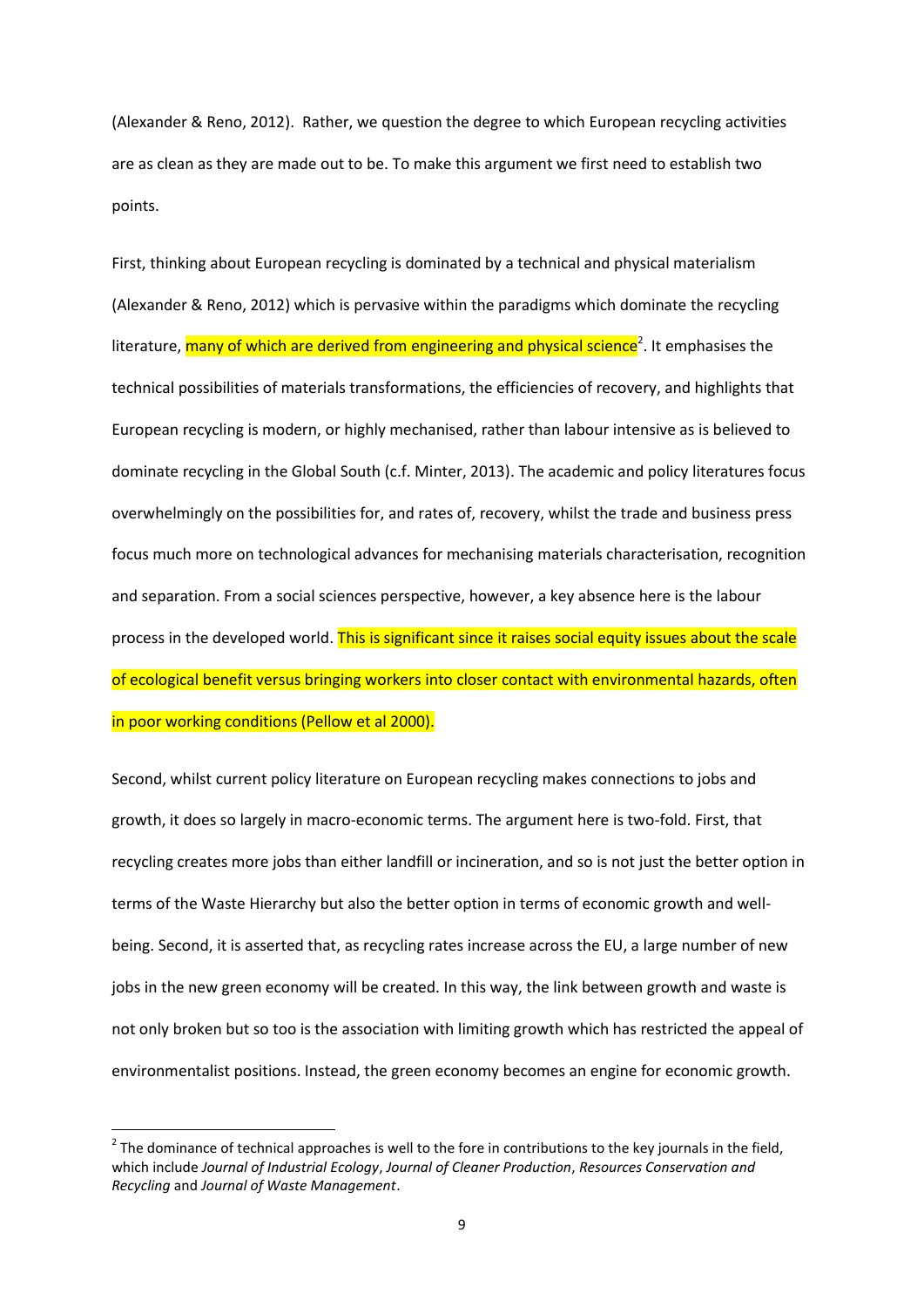Shifting to the micro level, however, an open question is just what types of jobs are created by the recycling sector? The European Environment Agency state:

"Recycling makes an (…) important contribution to the green economy in terms of creating new jobs. The employment opportunities in the recycling sector include low skilled work in particular but also include medium and high skilled jobs, ranging from collection, materials handling and processing to manufacturing products" (2011, p. 14).

However, and tellingly, references to low skilled work are not present in either the trade press or in strategic level EU policy documentation, in which only medium and high skilled jobs are referred to and where headline plans for 'reducing materials use by 17% to 24%' are associated with 'creating between 1.4 and 2.8 million jobs' (EREP 2013)

Together these two points signal elisions about labour in the resource recovery sector. This has a weak and a strong form. The weak variant rests on a degree of elusiveness and slippage with regard to precisely which types of jobs are involved in the sector and at what skills level. Low skilled work is not itemised and even 'operative' tasks such as kerbside collection are represented as mediumskilled jobs. The stronger version is where labour is rendered invisible through the focus on technology and materials transformations. Both weak and strong variants are a form of rhetorical masking. The use of the adjectives 'clean' and 'green', through their associations with sustainability, environmentally-sound management, and resource efficiency, is the means to this. They work to promote, but also simultaneously protect, European recycling by shielding labour from unwelcome scrutiny.

Pioneering research on Global Recycling Networks shows that resource recovery depends on the separation, sorting and segregation of discarded goods (Botticello, 2012; Crang et al. 2013; Gregson et al. 2013). The tasks of separation, sorting and segregation relate to categories, or grades, of materials demanded by producers using the recycled materials. Sorting discarded goods into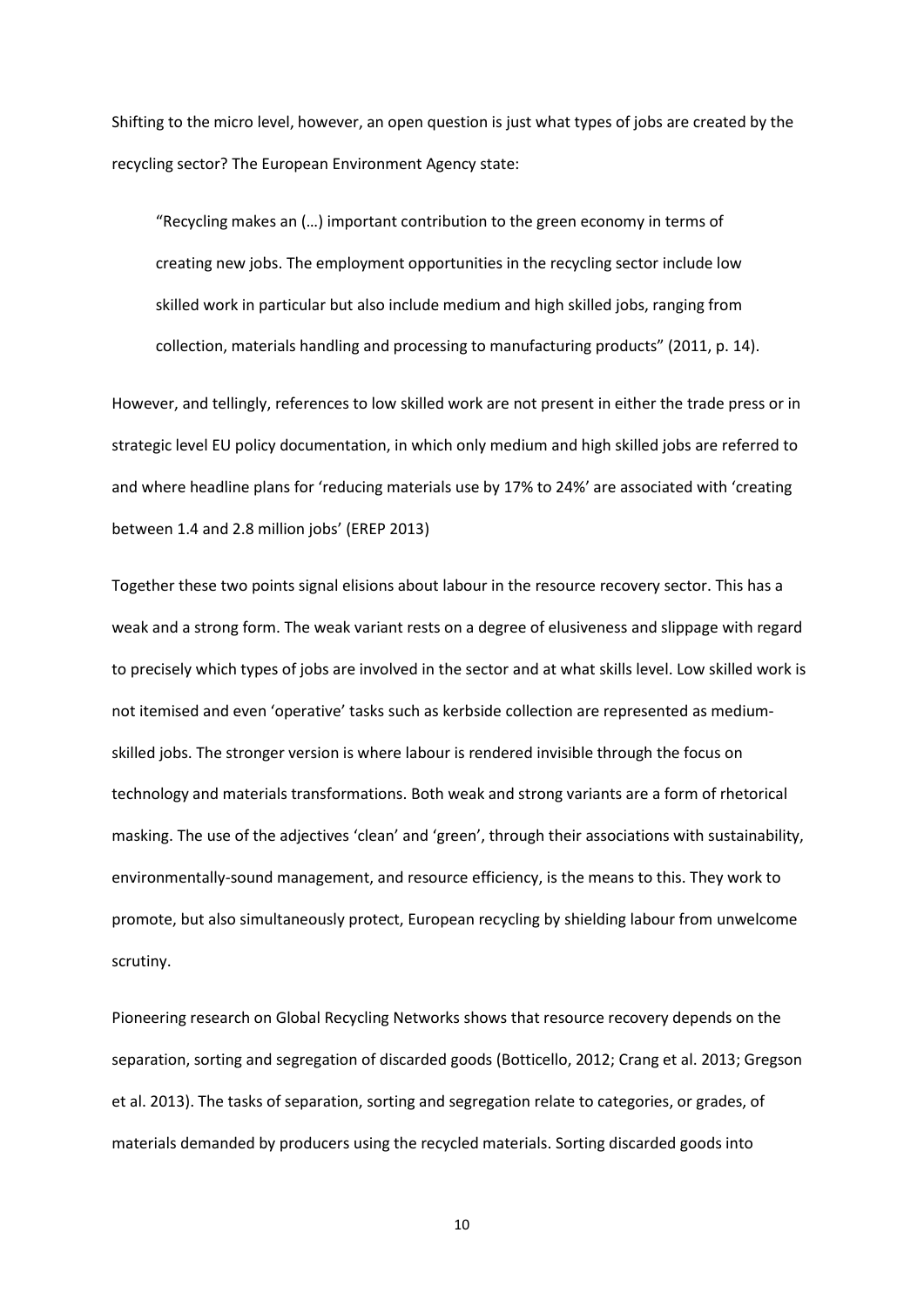categories is the means by which value is created in resource recovery. Categories are expressed in terms of the degree of material purity and contamination for any given product, and generally the more sorting, separation and segregation work that occurs the higher the purity of the resultant materials, and higher purity commands higher prices in the markets. Of greater significance for our argument here, however, is the nature of sorting, separation and segregation as work. It is here that connections between recycling and dirty work, in both the physical and symbolic sense, are to be drawn.

The language of purity and contamination does not just apply to material properties. Culturally waste work has long been seen as impure, contaminating and symbolically damaging in the classic sense argued by Mary Douglas (Douglas, 1966). Of necessity, separating, sorting and segregating discarded goods and materials into grades involves the physical handling of these materials, be that directly by hand or mediated through tools and machinery. Further, like mining and all forms of heavy industry, it involves an embodied work which brings workers and discarded goods, and the materials they release, into close proximity. This has potential consequences for worker's health and well-being. As we show in the next section, these characteristics tend to be known by local labour, which tends to be sceptical of the alleged clean and green nature of jobs in the resource recovery sector. In turn, this means that jobs in this sector are often taken up by casual, itinerant and migrant labour.

Finally, structural and organisational features combine to ensure that resource recovery in the EU is physically dirty work. The capital intensive nature of European plants means they require large volumes of material sourced from large geographical areas to maintain productivity levels. This is best illustrated through household recycling collections. In response to the targets associated with the Landfill Directive, more and more homes across the EU have been issued with more and/or larger bins for the recycling. Recycling collection points have proliferated in workplaces, businesses and transport interchanges, as well as in publicly accessible spaces. The economics of efficient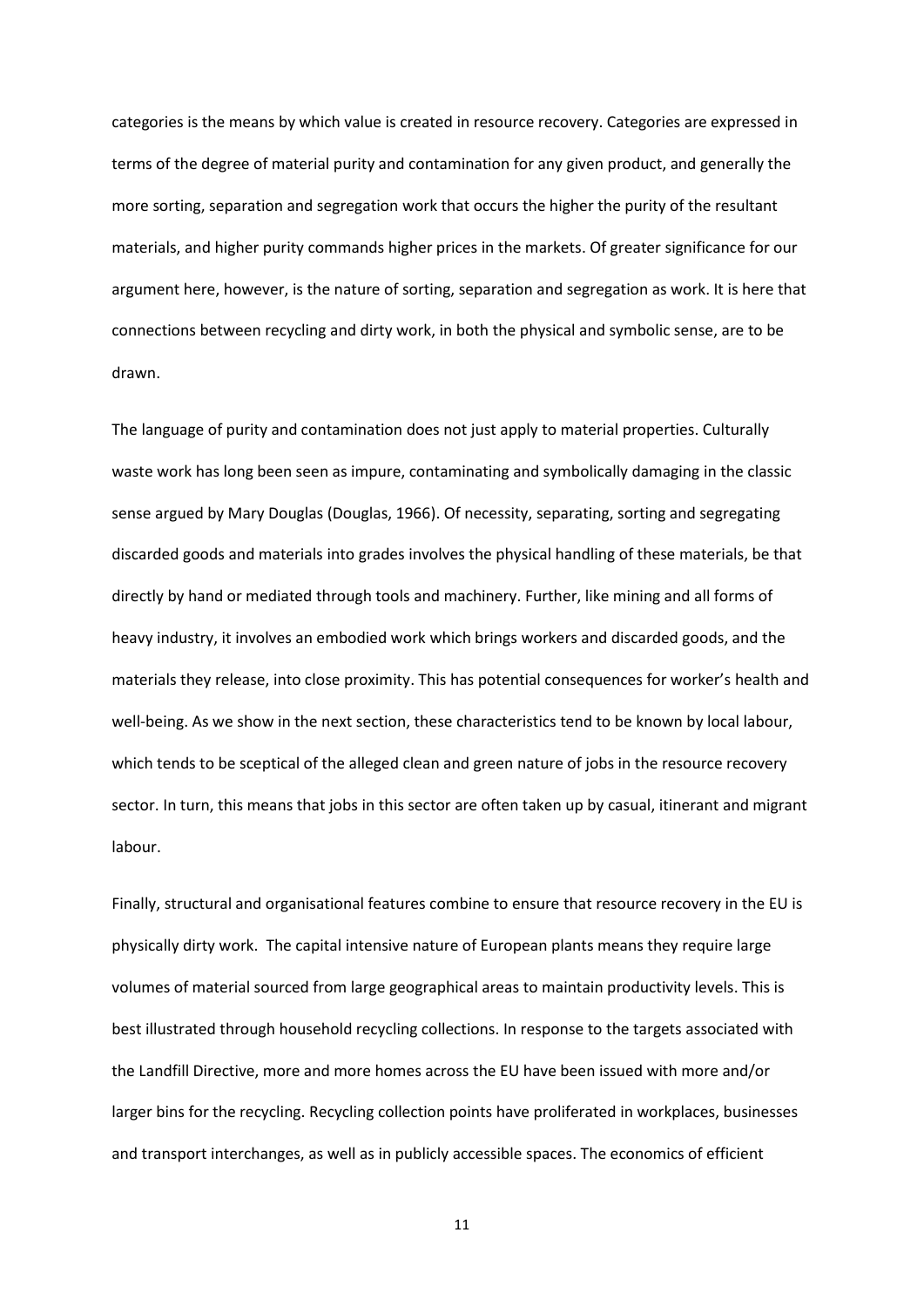collection from dispersed points also generates (dirty) work. Old goods tend to have accumulated dirt. And discarded goods are rarely cleaned and cared for with the attentiveness lavished on other possessions. Collection systems too lead to discarded material and goods lingering in receptacles (up to two weeks for household wastes, sometimes years for capital goods), before being moved for onward sorting. As a consequence, materials deteriorate in quality, particularly if they are exposed to the weather; they can attract urban animal life (typically foxes and rats); and they begin to develop the instantly recognisable pungent smell that is the aroma of discarded waste goods and materials. Correspondingly, working with such materials involves working closely with dirty, often contaminated, stuff – be that discarded paper, packaging and bottles, old clothes, discarded electronics, cars or capital goods.

In sum: work in the resource recovery sector involves physically dirty tasks of separating, sorting and segregating discarded materials, or wastes. It assuredly does convert some, but not all, discarded material to secondary resources for onward processing by manufacturers and thus contributes to broader environmental benefits of resource efficiency and conservation. But to do this involves handling large amounts of physically decaying things and materials, much of which smells disgusting and some of which can be harmful. This matters for workers, who remove physical dirt to generate cleaner streams of recovered materials. Recovering secondary resources for recycling, then, may be green, but as work it is about as far away from the adjective clean as can be imagined. Resource recovery work is also invariably dirty work in the symbolic sense. Waste jobs and workers are tainted or contaminated by their association with physically impure materials. Classically 'dirty workers handle the distasteful tasks that are necessary for the effective functioning of society that others can continue to regard themselves as clean and, therefore, superior' (Ashforth & Kreiner 1999: 416). In that sense these are abject jobs – that are polluting yet necessary for society to see itself as clean (Crang 2010).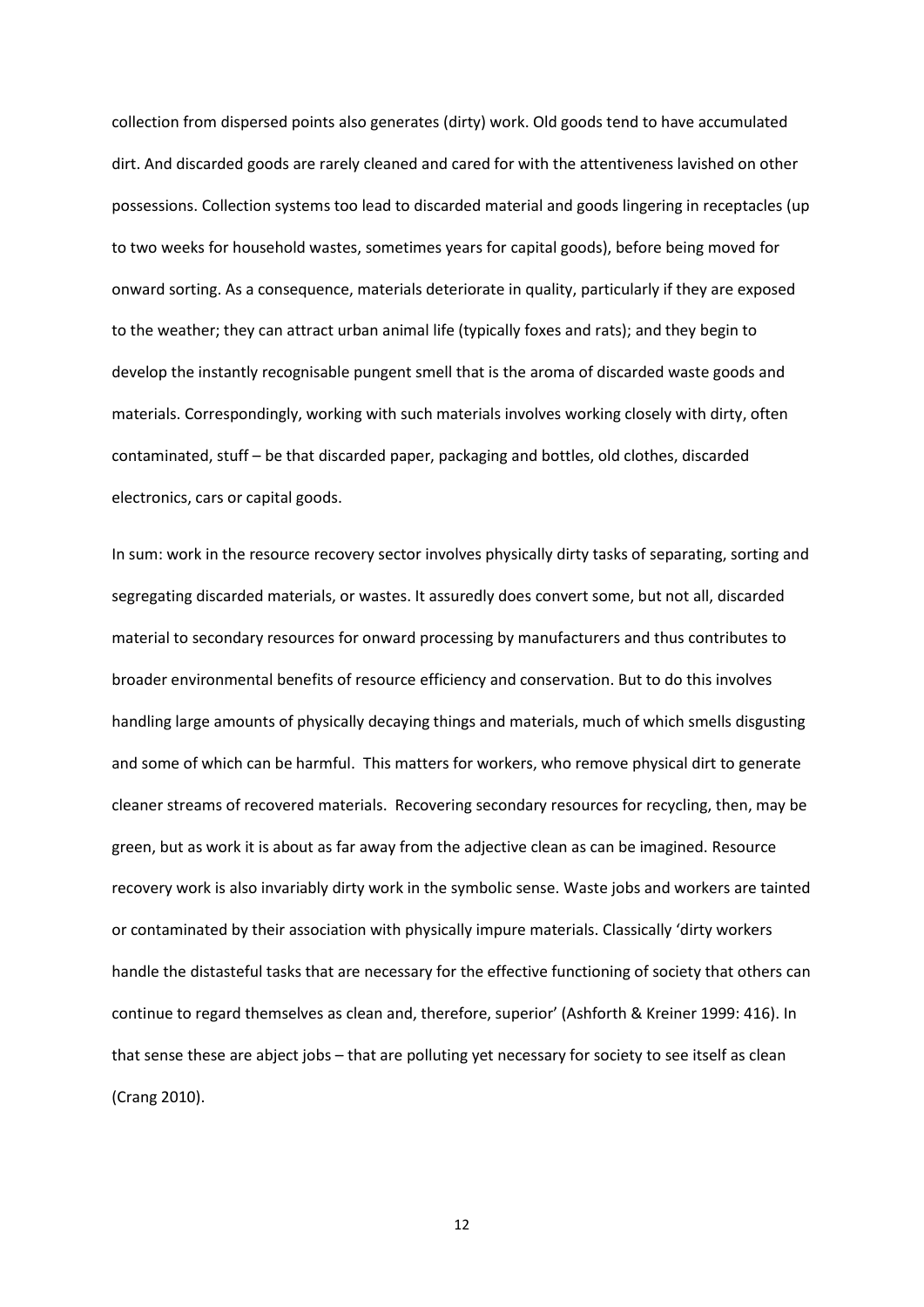In the following section we show how the physical and symbolic combine and reinforce one another, in ways which have profound effects on who gets to do these sorts of jobs in this emergent new sector in the EU. We draw on three sectors (dry recyclables, textiles and ship recycling) to show how manual labour continues to play a critical role in many sectors of resource recovery within the EU. A new form of low skilled, low paid, dirty work lies at the heart of the EU's new green economy, much of it performed by migrants from the A8 member states.

The study is based on linked ethnographic research in the Northern European ship recycling industry, conducted between 2007 and 2009, and in the UK textile recycling industry in 2009. The former involved repeat observation work combined with visual methods in two separate yards that represent the largest actors in the EU at the time, together with informal off-site interviews with workers (Gregson et al. 2010). The latter is based on voluntary work for one month in a large London-based textile recycling factory (Botticello, 2012). Research on the UK dry recyclables sector conducted in 2011 combined interviews with managers and site visits to eight facilities, chosen to capture varying plant size and geographical location in the sector. Ethnographic methods enabled the study to extend its grasp of the labour process, for four reasons. First, official statistics use official categories to report what happens and formal interviews, especially with managers, focus on what is meant to happen. In both cases observation and photo-documentation illustrated that what actually happened in practice was in every sense messier than official accounts. Relatedly, there were clearly areas of illicit practice that would simply not be accessible otherwise. Second, ethnographic work can include the socialities of workers within and beyond the workplace, and the reputation and understanding of forms of work through gossip and informal accounts in the locality. Third, it enabled engagement with the tacit and habituated elements of work environments. Fourth, we were able to get closer to the materialities of the workplace, the embodied labour process, and the stuff being worked upon – all of which are vital in understanding 'dirty work'. We use those detailed understandings of specific illustrative cases to question the wider trends reported in official accounts.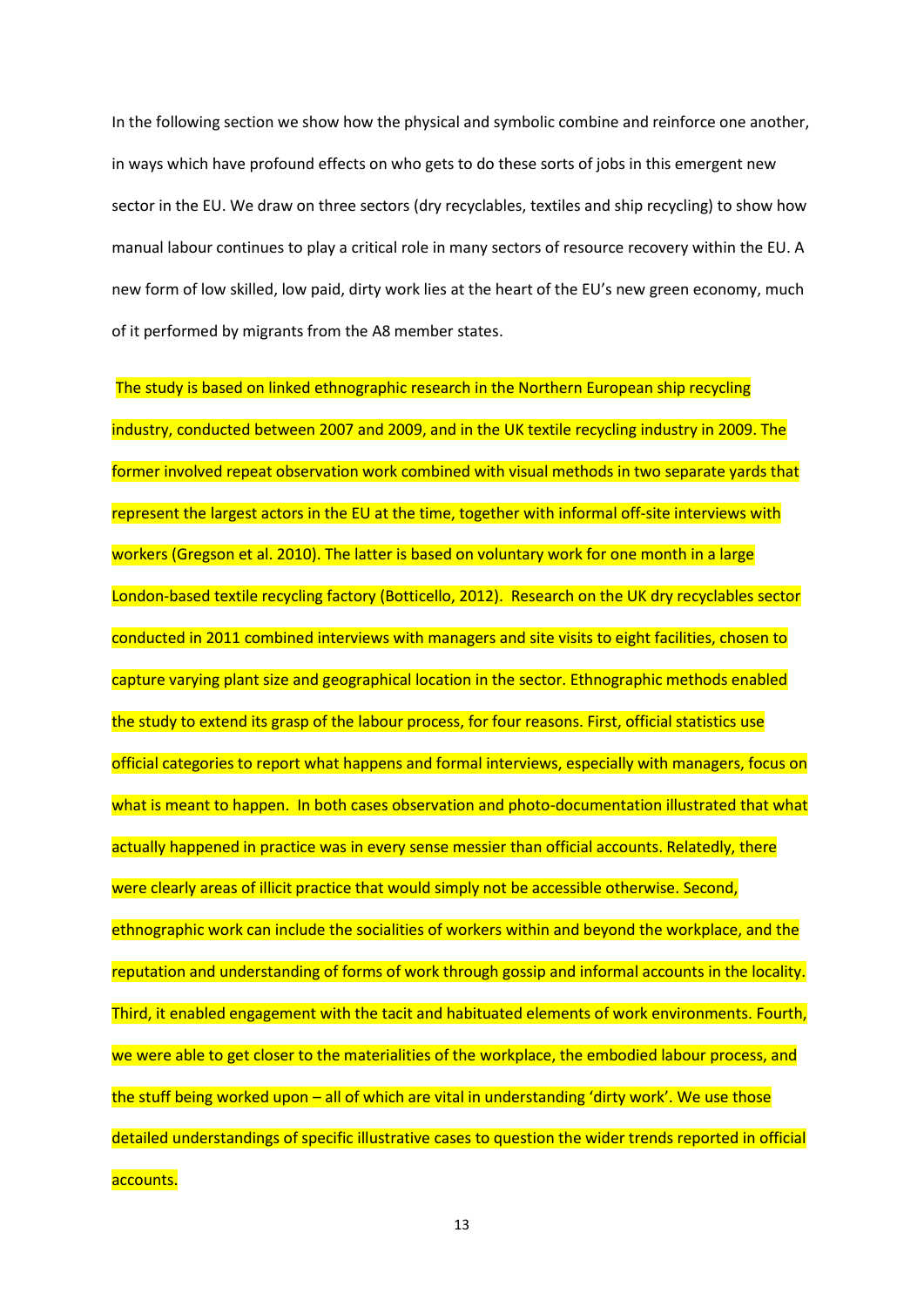# **Inside the EU's green economy: recycling 'dry recyclables', textiles and ships**

#### *Municipal MRFs and the recovery of 'dry recyclables'*

Materials Recovery Facilities (MRFs) are in the vanguard of the drive to increase resource recovery in the EU. Municipal MRFs are dedicated to handling what was formerly called Municipal Solid Waste, but is now called the 'dry recyclables' stream that is collected from European households, and increasingly businesses. MRFs are capital intensive, highly mechanised plants, designed to process large volumes of waste materials and turn them into products suitable for further processing, in practice further rounds of manufacturing. Within them materials recognition and characterisation technologies separate out paper, card, glass, metals and plastics from the stream of materials. Municipal MRFs are emblematic of a mechanised, modern materials recovery regime. But, step inside these icons of clean, green and automated materials recovery and, alongside the technology, there is also a factory-based manual labour system.

The initial stages of pre-processing within Northern European municipal MRFs all take place in a small 'picking cabin'. Conveyor belts feed arriving materials to the picking cabin. It is here most employees work in teams of six to eight for between eight and 11 hours a day in what is a very noisy and confined space, standing by the belt. This is physically demanding work, governed by the speed of the belt. Journalist Alan Minter describes being shown round the equivalent process in a US municipal MRF:

"We climb a stairway to […] the "pre-sort". Here two workers stand over a high-speed conveyor belt that carries freshly arrived, unsorted "recycling" that needs to be, well, recycled! One of them reaches out and grabs a brown plastic bag from the blur, and just as quickly it disappears, sucked up by a large vacuum tube positioned directly above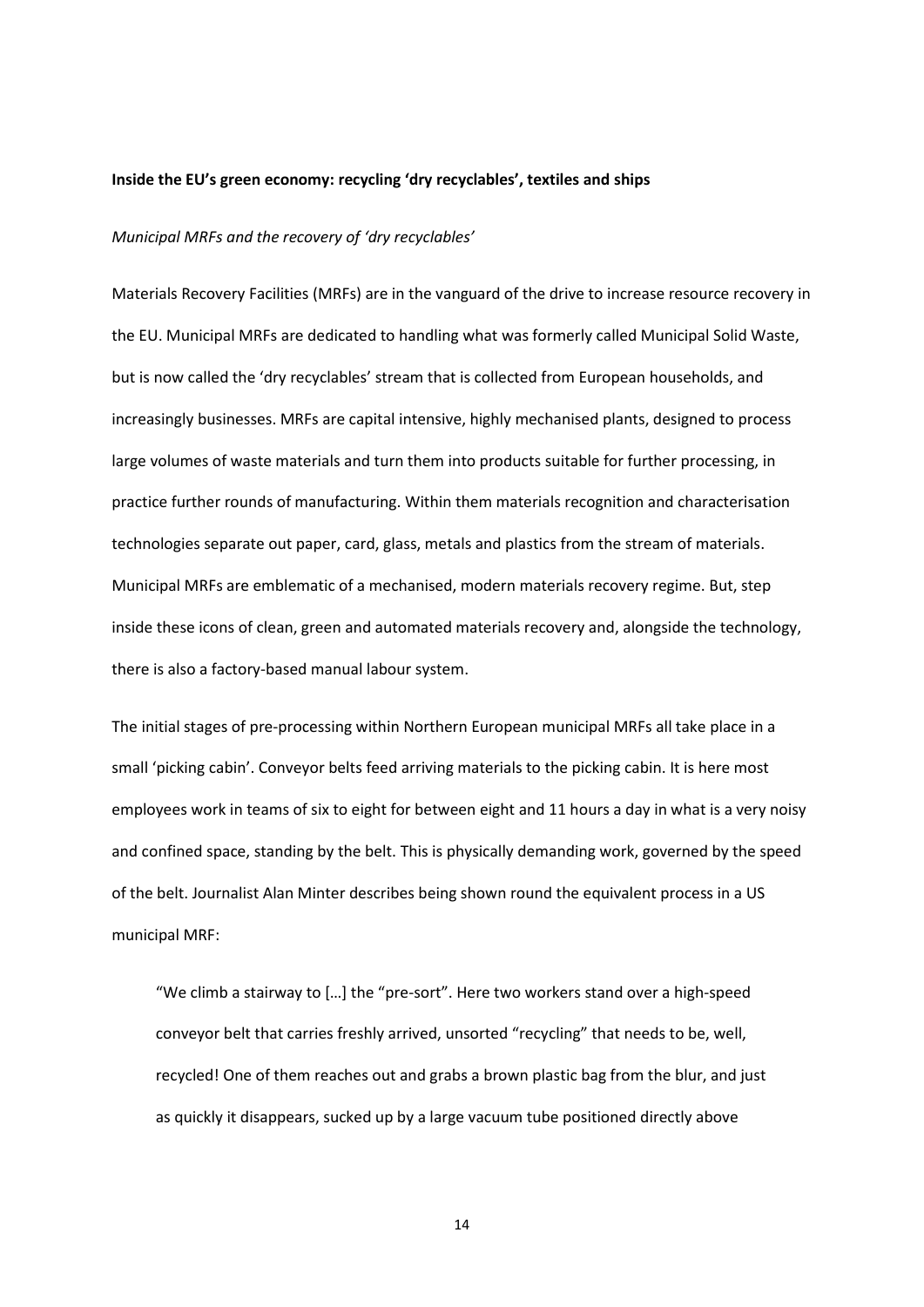them […]. "Not everybody can hack this job". Alan leans over to say, nodding at the speeding, blurry line. "Some people get dizzy, throw up" (Minter, 2013 p. 19).

Similarly, a senior UK waste manager recounted his experience of the picking cabin in a 'state of the art' German municipal MRF in the following terms: 'guys, all of them Turks, stripped to the waist, sweating like pigs and working in 90 degrees'.

The pickers' task is to pull off the belt anything that either should not be in the recyclables stream or which is too problematic for the MRFs capital intensive, mechanised systems to handle. Interviews with managers of municipal MRFs suggest that such problems are commonplace. Over-sized card and the wrong sorts of plastics often turn up on the belt, as does pretty much whatever else one can imagine – hospital waste, dead animals, plastic paddling pools and car tyres, even wheelie bins themselves. This is because recycling bins, much like all bins associated with the waste stream, are a means to getting rid of unwanted, undesirable stuff, as waste workers openly acknowledge<sup>3</sup>. For workers therefore, gloves and masks are not just imposed by health and safety rules, but regarded as necessary just to do this dirty work. So too are ear phones, iPods and MP3 players, so that music can alleviate both the noise and the monotony of the work.

Physically demanding, monotonous, often disgusting, as well as noisy and smelly, work as a picker in a municipal MRF meets all the criteria that characterise dirty work, and the pay is typically minimum wage. Physically dirty work also becomes culturally 'dirty work'. Much as in a host of other sectors, such as kitchen work, hotel housekeeping and cleaning, in the resource recovery sector embodied work combines with the cultural signifiers of dirt and waste to ensure that the people who do these kinds of jobs are more likely to be certain types of workers than others. Municipal MRF managers are reluctant to publicise it, to grant access to their workers, or to discuss labour in anything other

 $\overline{a}$ 

 $3$  In a BBC Four documentary, 'The Secret History of Waste', retired waste workers recounted tales from the waste conveyor belt, citing one instance in which the belt had to be stopped because of the appearance of a dead baby amidst the material. Although the exception, such occurrences illustrate the general point, and they are confirmed by intermittent media reports of dead human bodies in materials recovery facilities and recycling centres (http://www.mrw.co.uk – 15/05/08;<http://www/liverpoolecho.co.uk> - 06.09.12).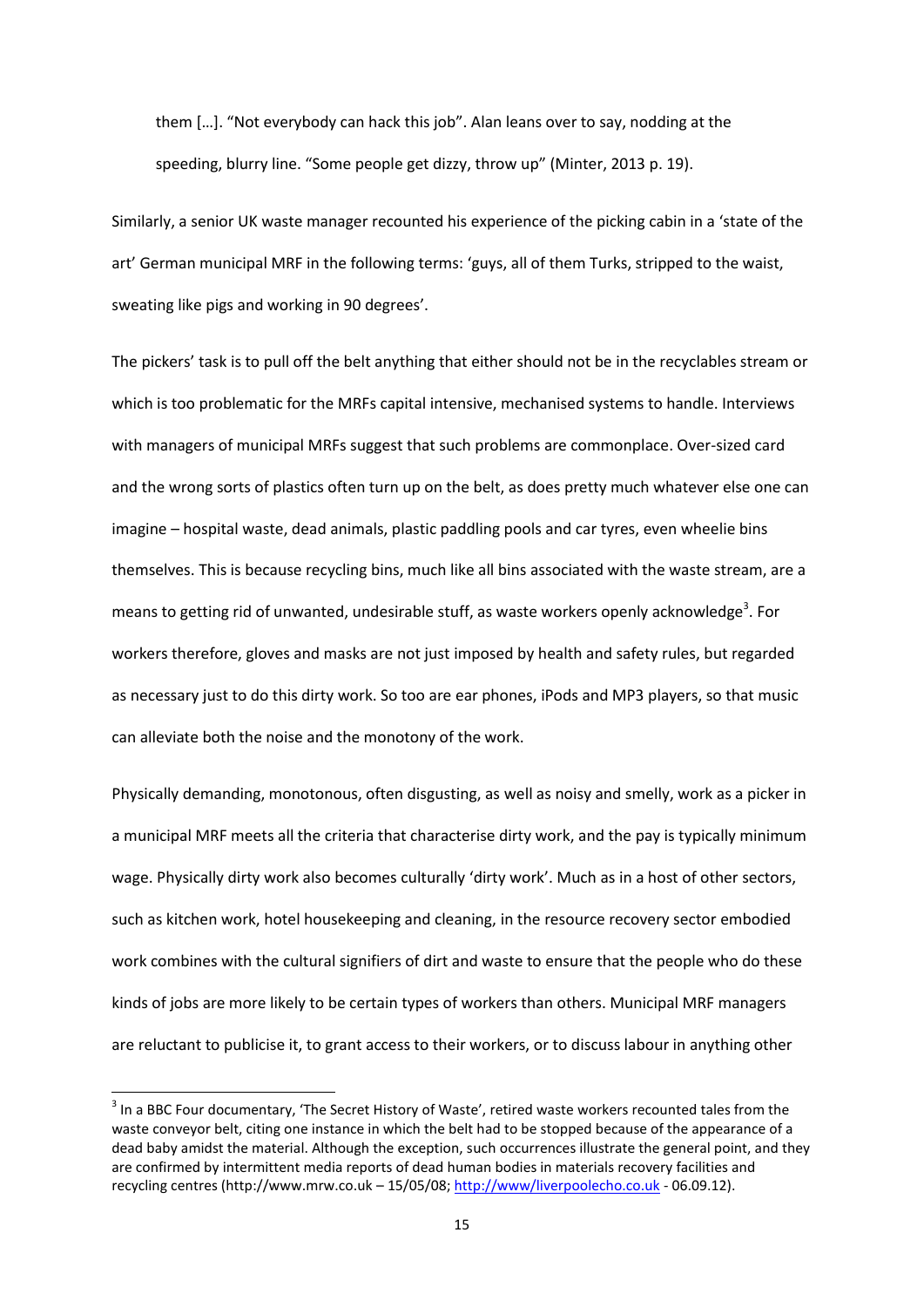than general terms, but UK agency advertisements which specify that 'Polish language skills' are desirable for MRF cabin process workers are more than suggestive of just who gets to do these jobs.

Materials recovery via European municipal MRFs, then, may be mechanised and modern, but it simultaneously depends on hard, dirty, manual factory work – the kind of low paid assembly line working that largely disappeared from Northern and Western Europe with the flight of manufacturing capital to Asia. As we show with reference to other parts of the resource recovery sector, these characteristics repeat themselves across different types of materials recovery.

#### *Textile recycling*

Textile recovery is similar to MRFs in that discarded textiles are collected from diverse sources. In the UK this would include recycling banks, charity shops, and leftovers from car boot sales which are then brought to recycling plants for processing. The difference, however, is that, even in the UK, textile recycling is a highly labour intensive process throughout and shifts in large factories would typically involve over 100 workers at a time. Clothes are first separated by type and then sorted by wear, fibre type, weight, size, age and gender. A series of conveyor belts pass clothing around a factory, with workers handling, inspecting, assessing and classifying items by 'picking' them from the belt and then throwing them into the appropriate chutes, pigeon holes, bins or other conveyor belts. These initially classified garments then move round the factory for further assessments by other workers. In such a way classifications are refined and finer grade distinctions produced, each one tailored to a market niche – from vintage/retro, to export for reuse to industrial rags to fibre reclamation (Crang et al, 2013). The sometimes more than 400 resultant grades ensure not only that clothing has a second life but also that the maximum economic value is extracted from the clothing on the belt, through a variety of reuse and recycling markets.

As with manual work in a municipal MRF, textile recycling is physically demanding. The toll the work takes on workers' bodies is considerable. Allergies to dust are commonplace; so too are skin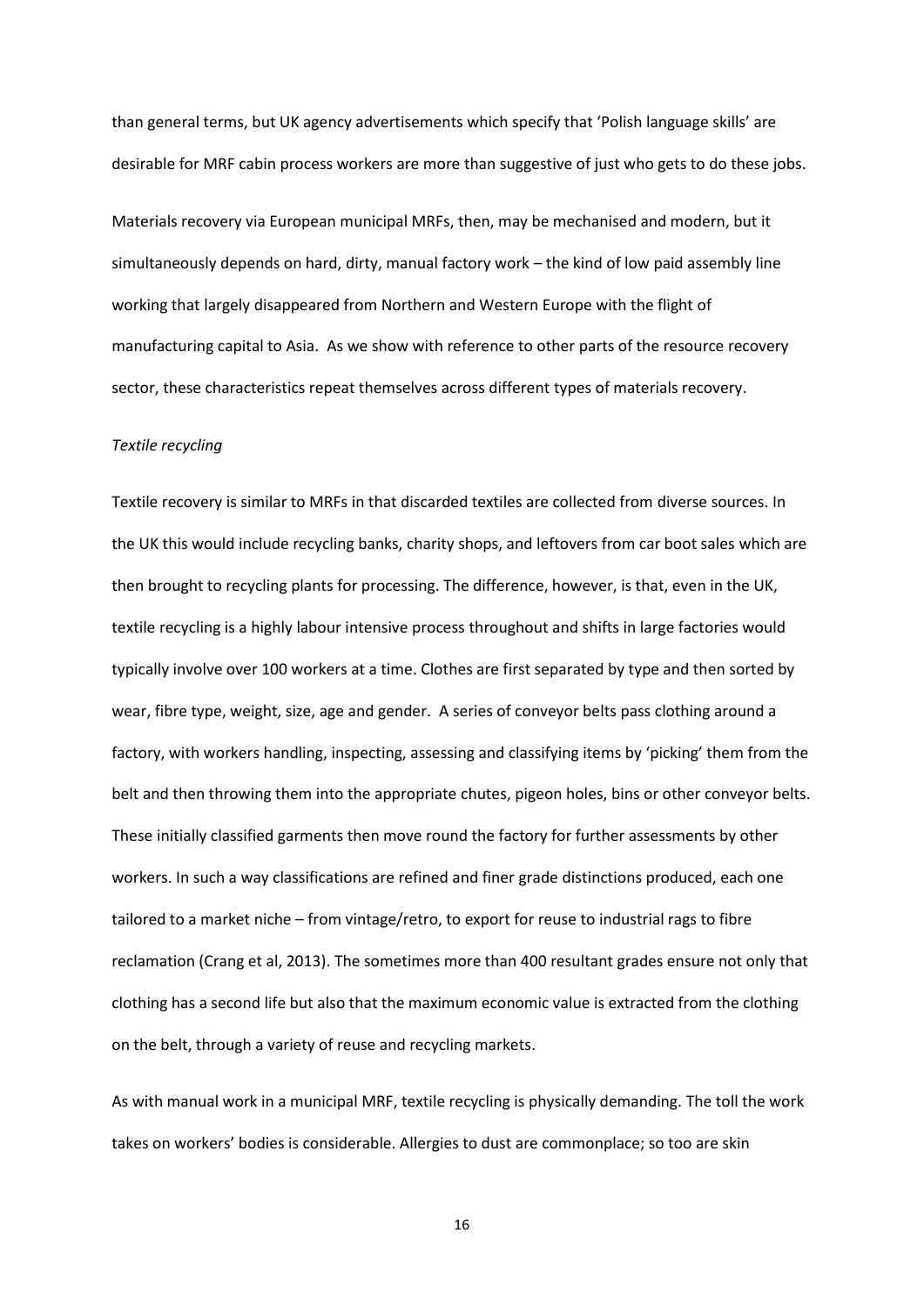complaints, for workers in textile recycling plants do not use gloves. Instead, they must rely on haptic, as well as visual, senses to classify what is unpleasant, smelly and often soiled, clothing. Workers resort to over-the-counter remedies, such as nasal inhalers, to attend to excessive sneezing and running noses, whilst many bring additional shoes to alleviate the effects of standing in the same spot for hours on end. As with municipal MRFs, the pay is low: in 2011 in the factory studied, all sorters earned £5.73 per hour, so standard weekly take home pay amounted to less than £200. Working overtime, at £7 per hour, brought it slightly above £200 which is still less than two-thirds the UK median wage.

Textile recycling, like much textile work the world over, is gendered as primarily women's work but, as with other areas of low paid 'dirty work', it is particular women who get to do this work. In the study factory, Russian was the lingua franca, and the women working on the lines mostly came from Eastern Europe, principally Lithuania, Bulgaria and Russia, but not Poland. UK nationals were also notable by their absence, with the floor manager observing they 'would be better off on the social'. In previous years, the work force had been dominated by West Africans, by workers from the Caribbean, and before then by workers from Pakistan. In each labour market phase, prevailing ethnicities relate to their perceived knowledge of key international markets in second-hand textiles (c.f. Abimbola, 2012), which currently are West Africa, India and Eastern Europe. Thus, when one textile recycler in the East Midlands was prosecuted for employing 30 illegal immigrants there were 21 Ghanaians, six Indians, two Nigerians and one from Niger (Materials Recycling World, 24 March 2014). For the factory studied, ensuring that the best items get placed on the lines destined for Eastern European markets mattered most, and Eastern Europeans were assumed (by employers) to have unique skills in making these value judgements. Moreover, in this factory such essentialising knowledge connected with internal quality controls, in which employee numbers were placed on Eastern European sorting bags, making individual employees accountable for their grading decisions.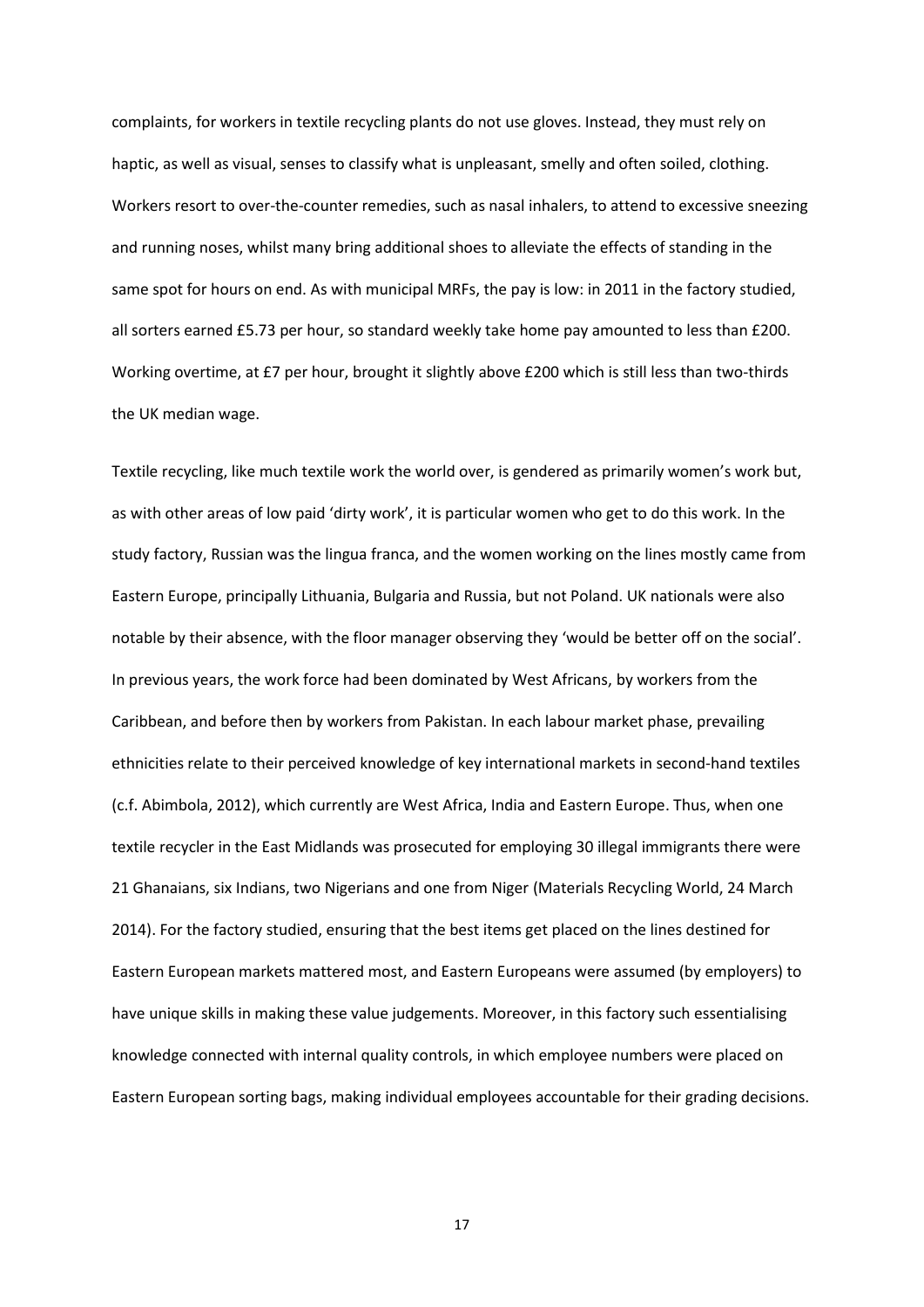Recruitment to textile recycling factories such as this is largely word-of-mouth. Perhaps surprisingly, labour turnover was not particularly high – at least in the study factory. It was not uncommon here to find workers who had been in this factory for six years, or even in one instance, 16. Whilst explanations for inertia from managers would typically suggest that this kind of work was the best that such workers could either do, or hope for, sheer exhaustion and tiredness at the end of each shift 'lock' workers in to such patterns of work. It is perhaps such working conditions that suggest why reports like 'Well dressed? The present and future sustainability of clothing and textiles in the United Kingdom' (2006, University of Cambridge Institute for Manufacturing) speak of the technical possibilities of recycling but make no mention at all of the work involved.

#### *Ship recycling*

**.** 

In contrast to the municipal MRF and textile recycling sectors, which rely on processing materials 'harvested' from households on a regular basis, European ship recycling is a volatile, low frequency, activity, reliant on the release of vessels into the scrap market, chiefly from member states' navies and the fishing fleet<sup>4</sup>. As such, the work is project-based and characterised by temporary contracts. Below management levels, the work shows a strong tripartite division of labour. At the top of the labour hierarchy is asbestos remediation and hot and cold metal cutting, both of which require workers to have the requisite level of training and certification. Below this, a range of assistant jobs include fire watching, driving and a variety of metal work. At the bottom of the hierarchy are the sorting jobs, all of which involve separating materials, chiefly metals, into categories. Some of this work is performed mechanically, typically by magnets attached to driver-operated heavy plant equipment. This separates ferrous metals from the lower volume, but higher value, non-ferrous metals. Further separation of non-ferrous metals is performed manually, typically by agency workers. All this work is filthy work. It is outdoor work, surrounded by rust and falling metal; the

<sup>&</sup>lt;sup>4</sup> Ocean-going commercial vessels are typically recycled in South and East Asia, amid considerable opprobrium over labour and environmental conditions and are a poster child example for ENGOs of why recycling should be done in the EU (Crang, 2010).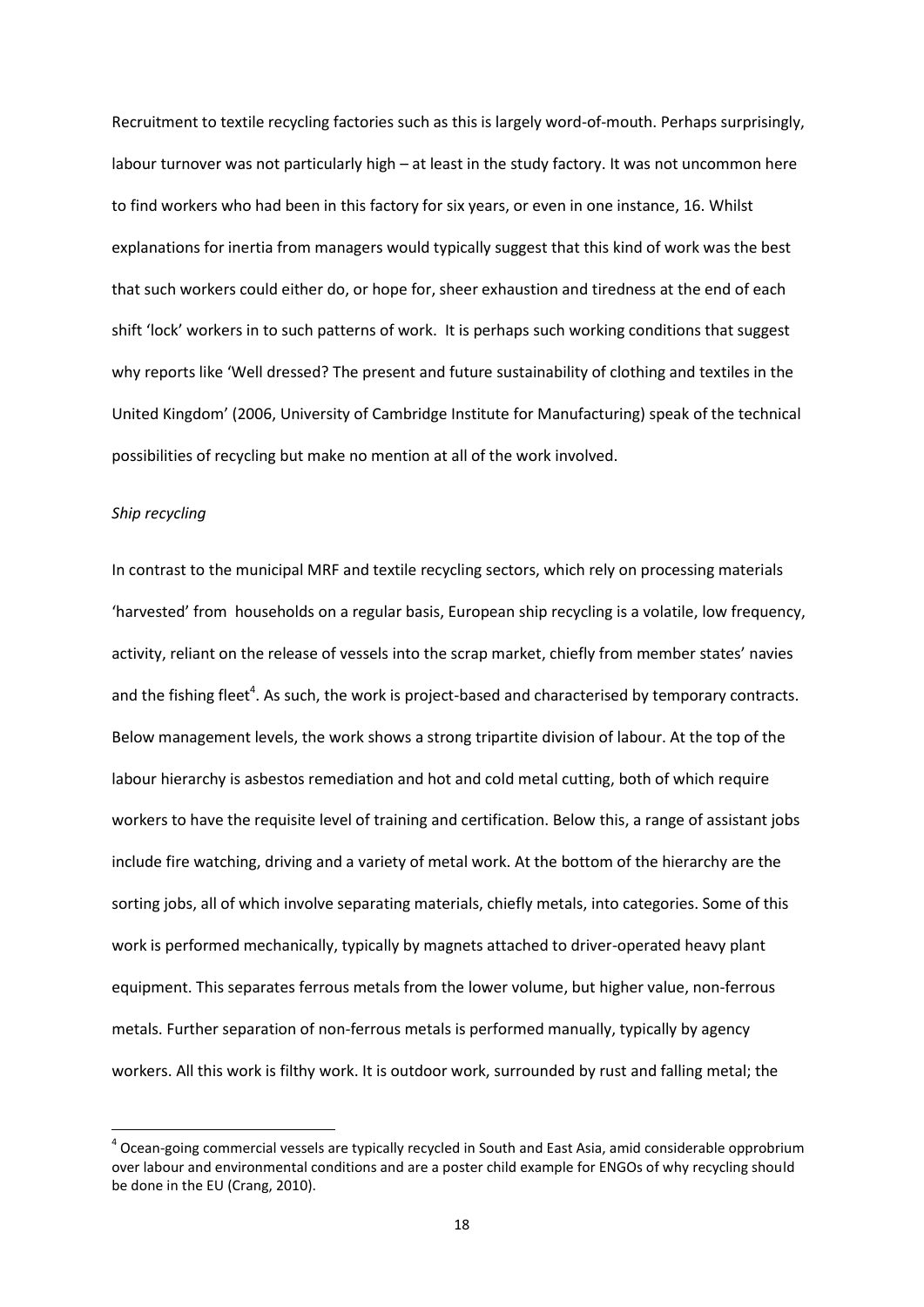fumes released by hot metal cutting cannot be avoided; and hazardous wastes and residues are all around (Gregson, 2011). With the exception of a few environmental testers, this is work performed exclusively by men, but there are key distinctions in who does which jobs.

Invariably, ship recycling within Europe entails itinerant, and often migrant, work. Its basis in project work, with ships sent to different facilities, ensures this, but so too does the interchangeability of some of its associated tasks. Asbestos remediation work, for example, covers buildings as well as end-of-life ships. Asbestos-remediation workers follow contracts, both within EU member states and between them. One job may be a ship, another a building such as a hospital or school; another may be a power station and yet another a retail store. The metal cutting work within ship recycling also fails to attract local labour and relies instead on migrant work. Sometimes, and paralleling Tannock's (2013) work on meat processing factories in Wales, this relates to the poor reputation of particular firms in local labour markets. But it goes deeper. EU environmental regulations may suggest that former ship building areas in the EU offer the most appropriate infrastructure for ship recycling operations, and green economy documents point to job creation in former industrial areas (EEA 2011), but local labour is often unwilling to take up jobs in the industry, even in areas where there are relatively high levels of unemployment. Instead, we encountered almost universal scepticism among locals over a rhetoric which positions ship recycling as offering jobs in a clean and green industry. This is grounded firstly in embodied knowledge; of the effects on lives of working in the ship building industry and of what materials went into the making of these ships, and of what would be released in their unmaking, principally asbestos (Johnston & McIvor, 2000, 2004). Local people spoke about knowing the stuff that went into ships and would equally come out of them. Secondly, there is a sense of social and spatial injustice. The argument frequently articulated is that, having lived and worked once with dirty industries, these communities do not want to repeat the experience – that it is 'some place else's turn'. This argument was made on multiple occasions by local campaign groups in the UK in relation to the Hartlepool 'ghost ships' (Hillier, 2009) and was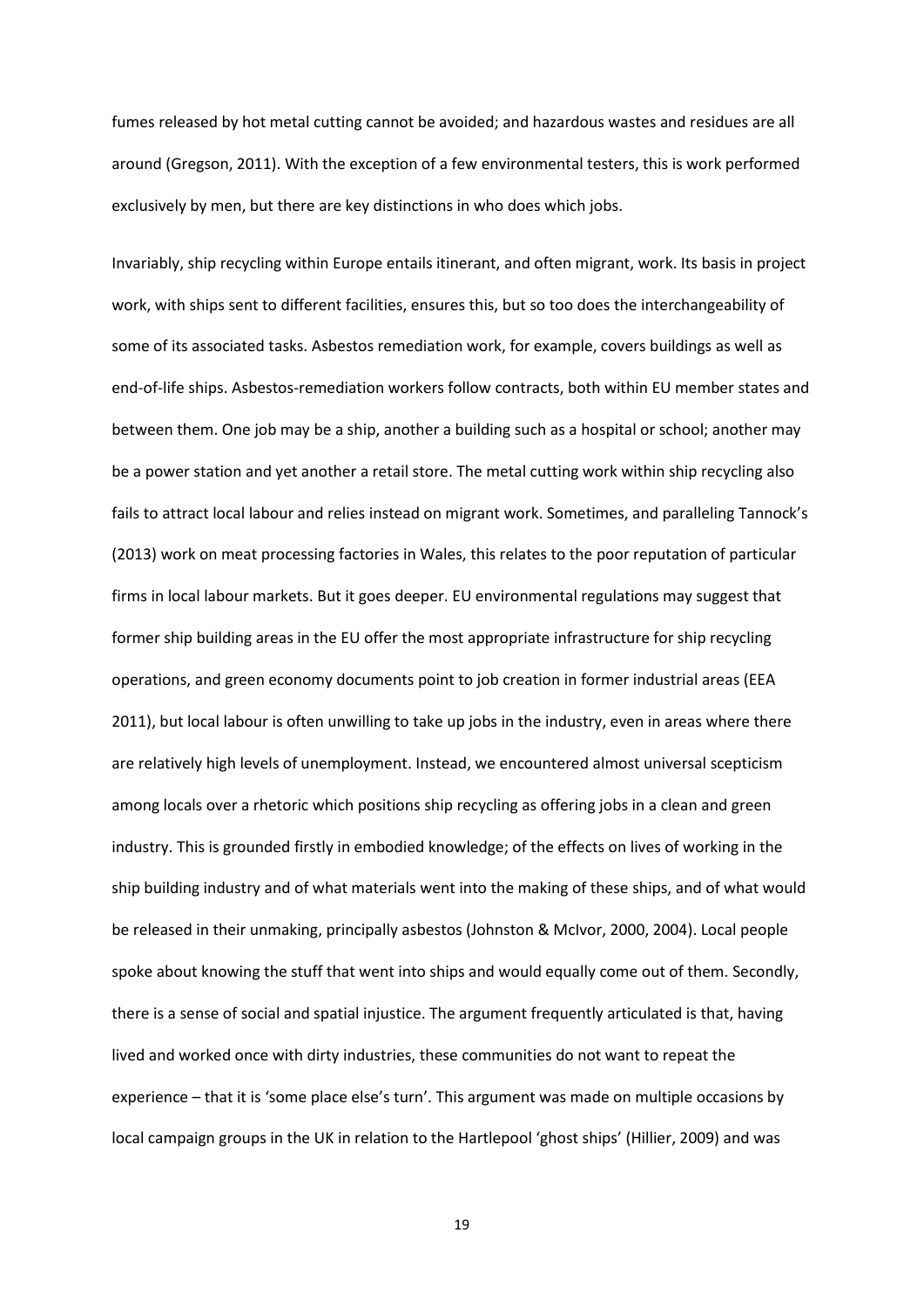repeated throughout a protracted legal case<sup>5</sup>. Even once the work had begun, local people continued to recite the argument and to refer to the transient male Eastern European labour that allegedly had been brought into the town to do it. Rumours of 'Poles living in caravans' on site were rife. In this instance therefore interpellation worked across local and migrant labour groups, and not just within firms. From the perspective of local labour, 'Poles' became a generic term for ECE labour who were seen as 'mad enough' and 'foolhardy' enough to risk working in this particular firm and in this anticipated-to-be-dirty industry. Thus, whilst EU policy attempts to ensure that 'some place else's turn' does not occur, intergenerational knowledge of asbestosis and mesothelioma, and of the risks of metal work, combine with stereotypical views to keep the indigenous labour force out of this sector and to see this work as appropriate for others to do.

Inside ship recycling yards, as with textile recycling, the labour hierarchy frequently maps into ethnic distinctions. This is illustrated by an established ship recycling operation located in continental Northern Europe. The entirety of the work here is organised through sub-contract chains, with different companies hired to perform distinct phases of work. Separate Dutch companies were contracted to perform asbestos removal and hot cutting for the duration of the project. All the workers employed by them were itinerant Dutch. Basic sorting functions in the yard however were performed by Turkish-French workers. At a given point in breaking up a ship the priority becomes processing the bulk of the metal quickly to sell it on, and at that point additional workers were hired on temporary contracts via agencies known through personal contacts to the management. The majority of the workers hired were Poles, who were supplemented with Czechs at a point where further additional labour was required. The pay differentials for workers were considerable: whilst Dutch hot metal cutters earned €36.50/hour, the agency was paid €20/hour, and the Polish workers actually received €10/hour. So, the former earned three times and the latter 80% of median Belgian income. In this way the sector exhibits a classic core/peripheral worker distinction, in which low-

**.** 

<sup>&</sup>lt;sup>5</sup> The 'ghost ships' were vessels from the US reserve fleet and of Second World War vintage. Since the US banned exporting them to less developed countries, it was open to a UK tender to dismantle them. The importation of such waste caused a local, indeed national, furore.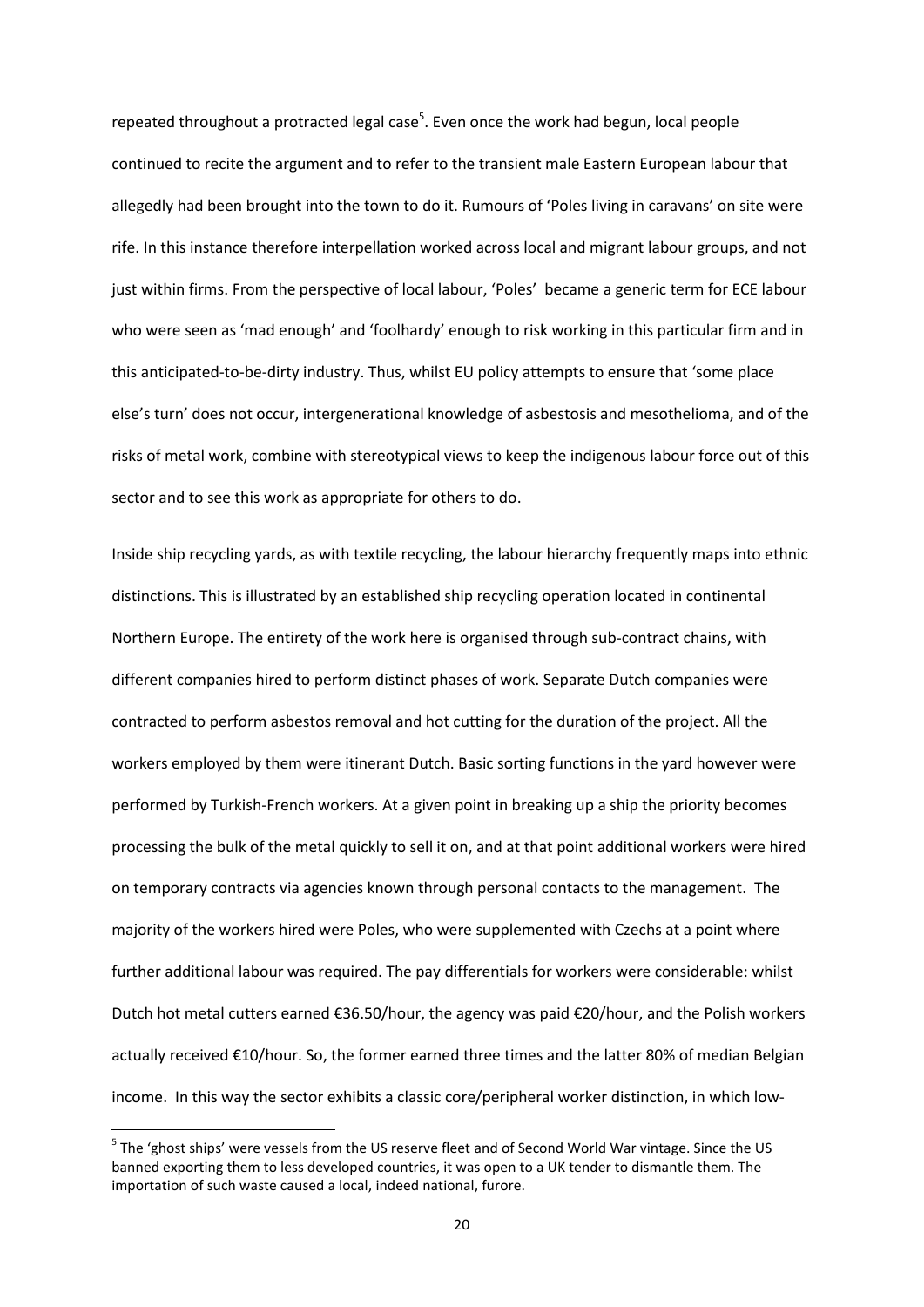cost ECE labour, supplied via agencies, is used to provide numerical flexibility (c.f. Friberg, 2012a). Polish employment in this yard is also noteworthy for three further reasons. First, it confirmed the down-skilling trajectory noted in the literature in relation to E-W migration (Drinkwater et al, 2008 c.f. Bachan & Sheehan, 2011). The Poles recruited here had previously worked as carpenters, welders, truck drivers and car mechanics in Poland. Second, their employment histories in Western Europe illustrated considerable mobility between EU member states (c.f. Stenning & Dawley, 2009; Friberg, 2012b) – in this case, between the UK, Belgium and the Netherlands, where they had previously performed a variety of construction and warehousing jobs. Third, and most significantly, the Polish men working in this yard did not recite the mantra of 'the hard working Pole' (c.f. Datta & Brickell, 2009). Instead, they talked about their work as relatively undemanding, valuing their boss for not pushing them too hard; and in terms of fun and pleasure. Although the lower pay was a source of considerable grievance, the work itself was valued for its unpredictability, excitement and even for its danger – particularly when this came at the expense of mistakes made by Czech workers, whose inexperience resulted in a major fire incident in the yard. Tales of individuals collapsing through the effects of exposure to the fumes of hot cutting, of the danger of the work, of using short cuts rather than doing the job properly, and of learning on the job were all narrated positively through the figure of the tough, fearless to the point of reckless, strong and heroic Polish male – a classic case of reframing dirty work through positive characteristics (Ashforth & Kreiner, 1999) though ones that here lead to their own problems. Hyper-mobility in relation to temporary work is critical for its potential occupational health risks, particularly when combined with a hypermasculine revelling in fun, danger and unpredictability. However, in contrasting their knowledge and expertise to the lack of knowledge of their Czech counterparts, these Polish workers drew a clear distinction between categories of ECE labour, in this case based on ethnicity and hyper-masculinism. These Polish men were differentiating dirty work in ways that strengthened their group identity not through tropes of 'hard working Poles' but exuberance.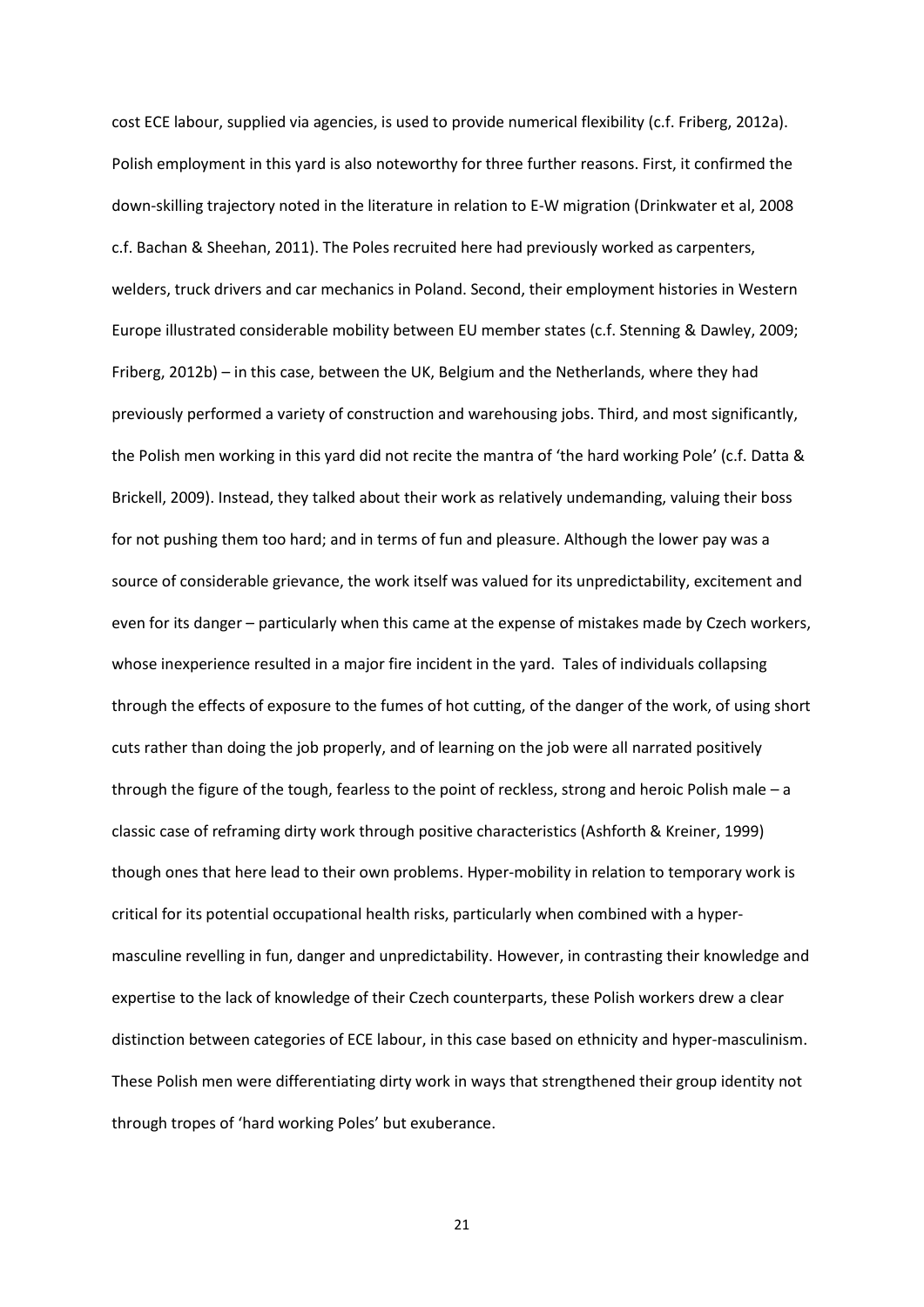*Summary:* resource recovery within the Northern European member states has resulted in low paid, dirty, monotonous and physically demanding jobs, some which are physically dangerous. These characteristics cut across different forms of materials recovery. Cultural categorisations combine with the physical characteristics of the work to make European resource recovery a dirtier form of dirty work than that which occurs in the hospitality and catering sectors and on a par with health care-related body work (McDowell et al, 2007; Dyer et al, 2008). This is because it entails working directly with wastes. It may recover secondary resources but it means handling material that is already declared to be waste, and therefore expelled from the body social. In such a way the veneer of green jobs is stripped off. Recycling work is an activity which comes within the cultural orbit of waste work the world over. Furthermore, regardless of where this type of work occurs in the world, its performance – and particularly who gets to do it – works with and from workers' embodied attributes as well as stereotypical ideas. Waste work globally has long been seen as a means to marking ethnic and racial, as well as gendered, differences. It is therefore not surprising that it has become a means to inscribing distinctions between workers from the former EU-15 and those from the A8 countries and non-EU countries. The distinctions drawn within and between the A8 group of migrant workers (Poles versus other nationalities) however, point to finer grained understandings of the ECE labour force. Differentiated processes of interpellation work both between but also within resource recovery workplaces and local labour markets. Particularly significant is how a hyper-masculinism once characteristic of former manufacturing areas in Northern member states has resisted recycling work, but how that same hyper-masculinism is being reworked within the ECE labour force, to reclaim such labour. More broadly, our research shows that the growth of resource recovery activities in Northern Europe rests on and exacerbates uneven development in the EU (Smith & Timar, 2010). It both relies on low-cost ECE labour and is a means by which hierarchies in ECE labour are emerging and intensifying. We conclude the paper by reflecting more broadly on the wider implications of these findings.

### **Conclusion**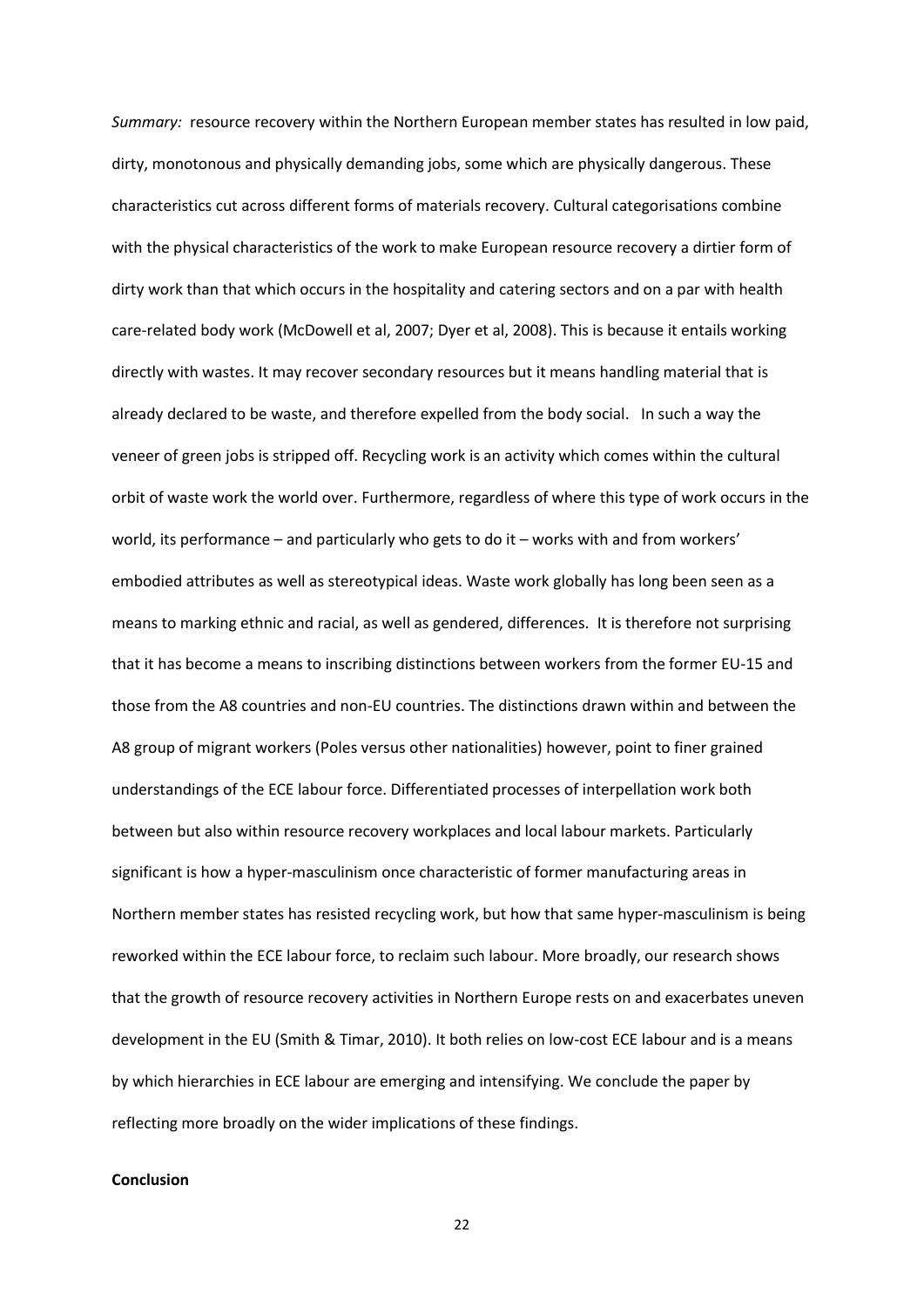European policy promotes resource recovery in Europe as a clean and green activity central to creating sustainable economies within the EU-27. 'Lifting the veil' on European resource recovery shows it to be far from clean and green but instead a new form of 'dirty work.' When waste is not allowed to be processed in peripheral places, in the name of environmental justice, then peripheral workers tend to move to do the jobs created instead. The implications of this are three-fold.

First, in terms of the recycling labour process: the paper has demonstrated that resource recovery, wherever it occurs, with whatever materials, continues to require manual labour. Whilst representations of European recycling emphasise mechanisation and automation, highlighting a connection with modernity and a distancing from images of recycling in the Global South, manual labour is necessary to the creation of value in European resource recovery. The work of materials segregation and sorting continues to involve people, whose work has been shown to be amongst the dirtiest of European 'dirty work'. That fundamental point is masked by the discursive construction of European recycling as clean and green. The clean and green veneer serves to protect European resource recovery from too much scrutiny and obscures how recycling work is socially and culturally constituted as 'dirty work', precisely because it is waste work. Our contention is that it is important to recognise these jobs as such, for what they are, rather than to engage in a politics of silence and/or erasure.

Second, in terms of migration and its intersections with uneven transformations across Europe: the paper has demonstrated that, far from creating new skilled employment, resource recovery is for the most part located within secondary labour markets and often rests on migrant labour, be that low-cost, itinerant EU labour or that of non-EU nationals. The implications for debate on post-2004 enlargement and its effect on migration are considerable. Whilst that literature emphasises new ways of thinking about migration based on open borders, mobility and temporality, our research joins with a body of work in economic geography to show how old East-West distinctions are being reworked through the core/peripheral labour distinction in Northern Europe. It demonstrates that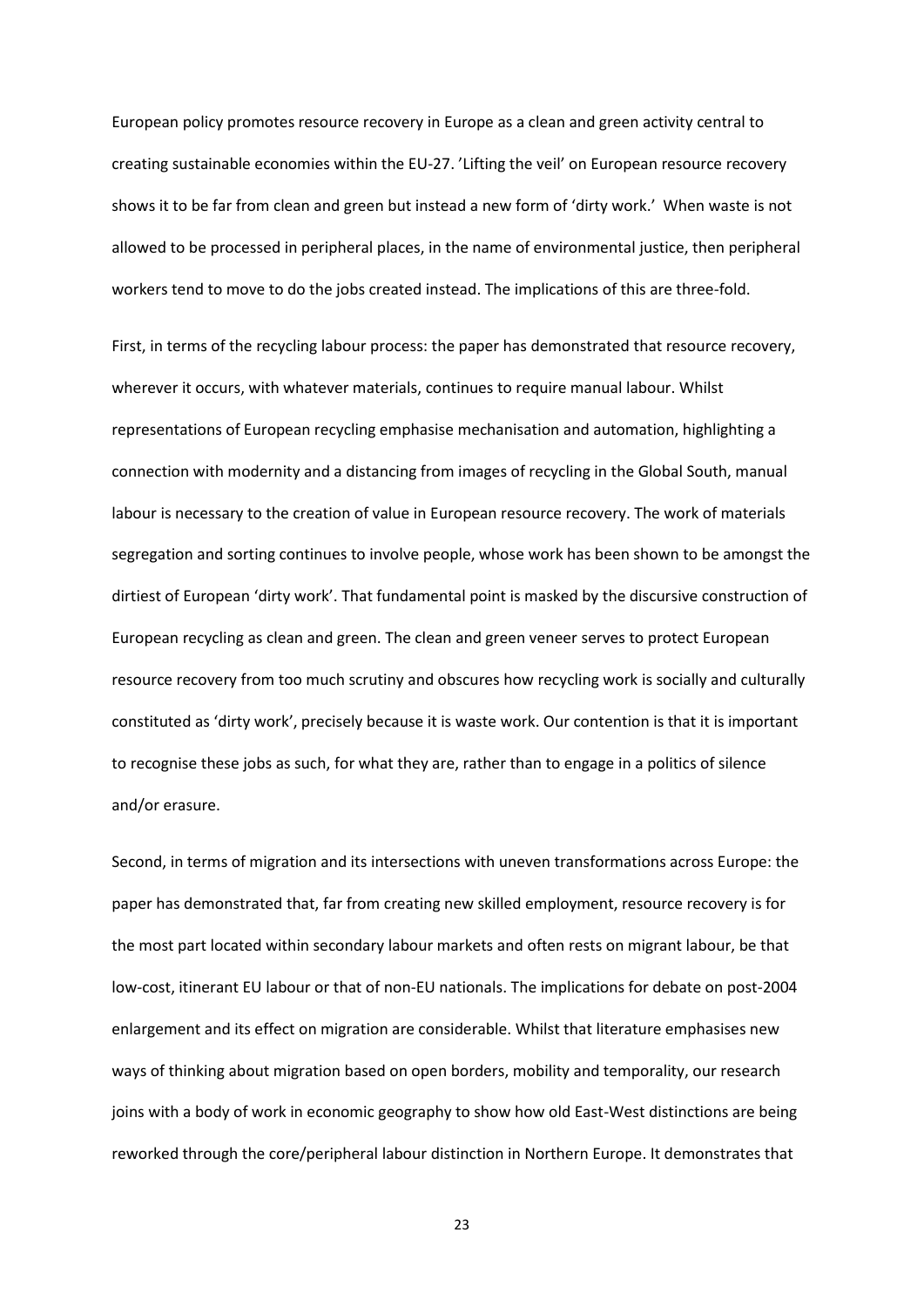the opening of borders to people can be a means to reworking and intensifying inequalities (Smith & Timar, 2010) which can be further intensified by the closing of borders to wasted things. Old East-West distinctions are being reworked in relation to the drive to create green economies in the EU, precisely because the jobs that are being created by keeping wastes within Northern Europe are not ones that many Northern Europeans seem to wish to do. This raises profound question marks over the capacity of sustainable economies to deliver the social inclusivity which also sits at the heart of the EU's 2020 strategic vision.

Third, the goal of creating a pan-European recycling society requires pan-European resource recovery. This paper has shown that resource recovery in Northern European states depends on migrant labour from A8 countries willing to do 'dirty work' abroad for higher pay, which begs questions as to how to extend and intensify levels of resource recovery in the A8 states themselves, where recovery rates are still at very low levels but rates of employment in recycling are relatively high (Eurostat 2009, page 333). Very real questions need to be asked as to who is going to do this kind of 'dirty work' in Eastern and Central Europe. Historically, waste work in ECE has been associated with the Roma, as an itinerant, petty-entrepreneurial activity, of a type not far removed from resource recovery in parts of the Global South (Scheinberg & Anschtz 2006: 263-4). As capital intensive, highly mechanised resource recovery infrastructure moves east, with plastics recovery plants being opened in Poland by Austrian multinational Alpla taking with it a demand for the types of manual labour already visible in the Northern member states, a strong possibility is that further cultural reworking will occur around this green, but dirty, work. An effect of uneven transformations in the development of resource recovery in the EU is that, ironically, future growth in resource recovery may yet rest on opening borders to workers from non-EU countries – the very workers whom the initial interventions in European waste policy, some 30 years ago, was designed to protect. The rise in immigration to Poland from 7,000 to 212,000 people per annum over the last decade is certainly suggestive here, but the topic needs empirical investigation as to the organisation of work and the values being associated with changing types of 'recycling' work. Precisely because of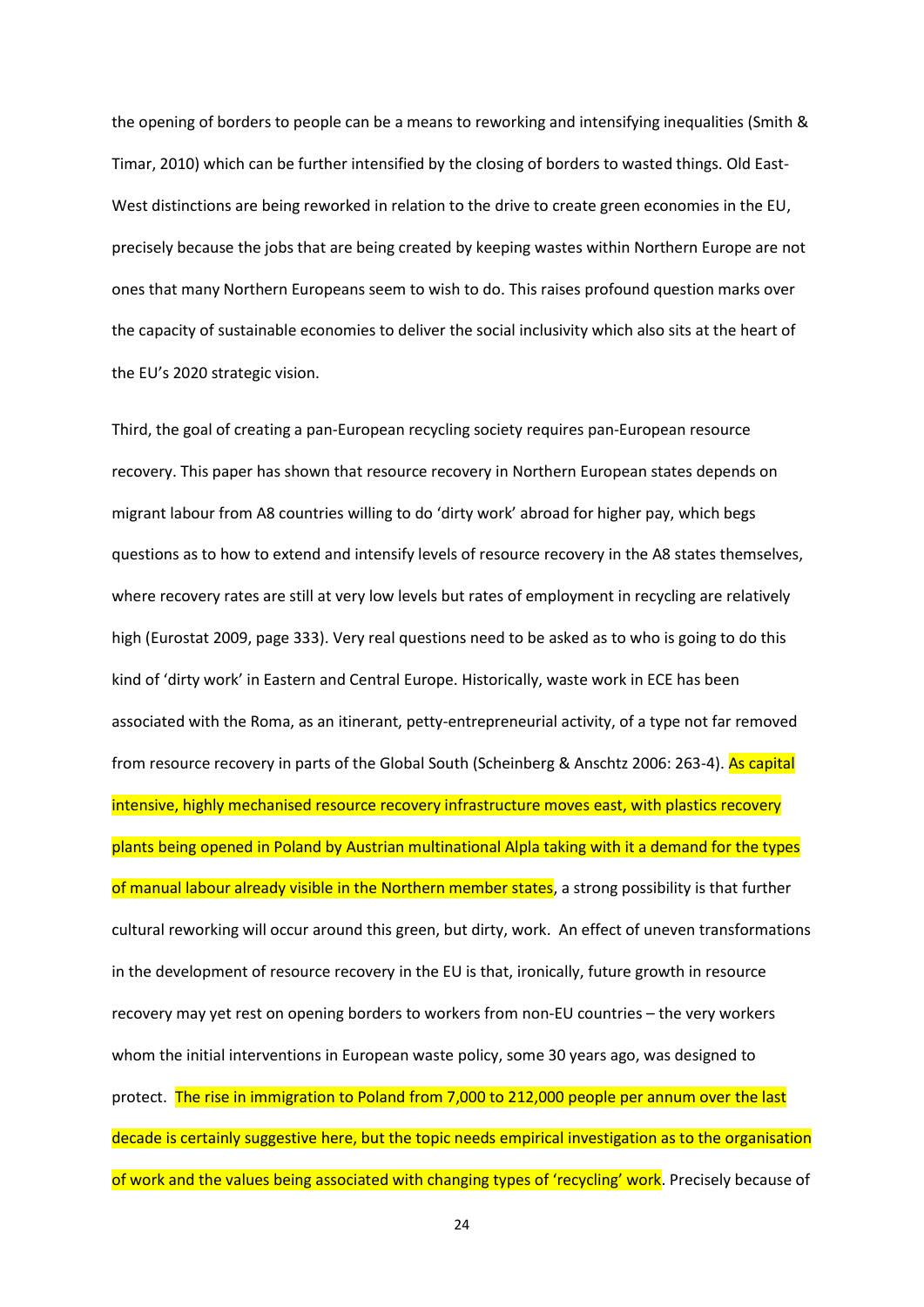its irrevocable associations with waste and with 'dirty work', resource recovery will always be intrinsically bound up with race and ethnicity. As resource recovery shifts east within the EU, to encompass the predominantly white, post Socialist states, we anticipate those debates taking on yet new twists and a new intensity.

### **Acknowledgements**

Tbc post review

#### **Web sites**

Male body found at MRF in Crayford – [http://www.mrw.co.uk/home/male-body-found-at-mrf-in](http://www.mrw.co.uk/home/male-body-found-at-mrf-in-crayford%2013004198.article)crayford  $13004198$  article –  $15<sup>th</sup>$  August 2008 (Accessed 10 January 2013)

Man's body found at Wirral recycling centre after tragic accident – [http://www.liverpoolecho.co.uk](http://www.liverpoolecho.co.uk/)

– 6<sup>th</sup> September 2012 (Accessed 10 January 2013)

Thirty illegal workers arrested at textile recycler - [http://www.letsrecycle.com](http://www.letsrecycle.com/) (26 March 2014)

# **References**

Abimbola O (2012) The international trade in secondhand clothing: managing information asymmetry between West African and British traders, *Textile* 10(2): 184 – 99.

Alexander C, Reno J (Eds. 2012) *Economies of Recycling: the global transformation of materials, values and social relations* (London: Zed Books)

Ashforth, B, Kreiner G (1999) "How Can You Do It?": Dirty Work and the Challenge of Constructing a Positive Identity, *The Academy of Management Review* 24(3): 413-434.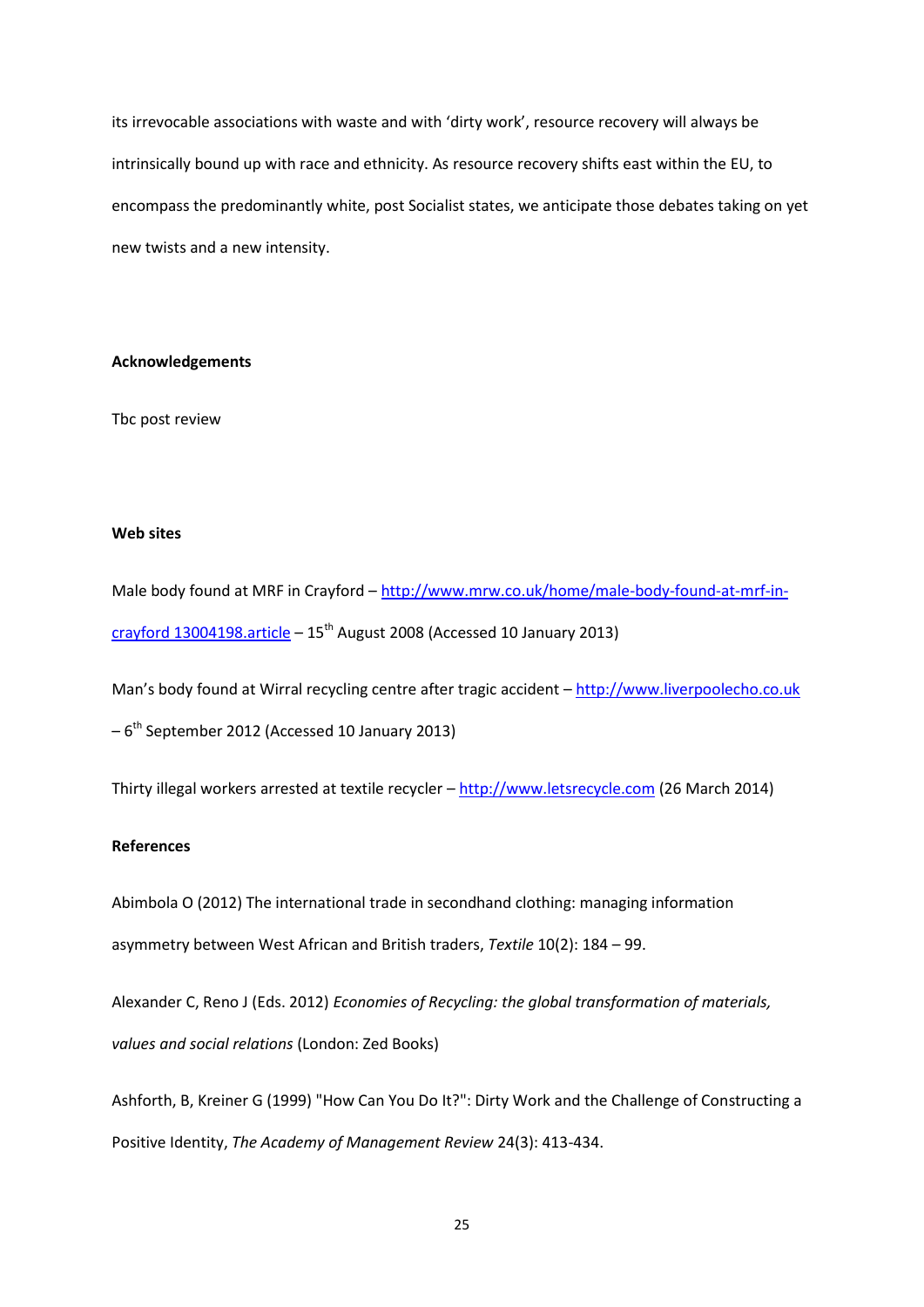Bachan R, Sheehan M (2011) On the labour market progress of Polish Accession workers in Southeast England, *International Migration* 49 (2); 241 – 49.

Barnett C, Cloke P, Clarke N, Malpass A (2005) Consuming ethics: articulating the subjects and spaces of ethical consumption, *Antipode* 37(1): 23 – 45.

Barr S, Ford N, Gilg A (2003) Attitudes towards recycling household waste in Exeter, Devon: quantitative and qualitative approaches, *Local Environment* 8(4); 407 – 21.

Barr S, Gilg A, Ford N (2001) A conceptual framework for understanding and analysing attitudes towards household waste management, *Environment and Planning A* 33(11); 2025 – 48.

Basel Action Network (2002) *Exporting Harm: The high tech trashing of Asia* (Seattle: Basel Action Network).

Basel Action Network (2005) *The digital dump: Exporting re-use and abuse to Africa* (Seattle: Basel Action Network).

Baum T, Dutton E, Karimi S, Kokkranikal J, Devine F, Hearns N (2007) Cultural diversity in hospitality work, *Cross Cultural Management: an international journal* 14 (3): 229 – 39.

Botticello J (2012) Between classification, objectification and perception: processing second-hand clothes for recycling and reuse, *Textile: the journal of cloth and culture* 10: 164 – 83.

Bulkeley H, Gregson N (2009) Crossing the threshold: municipal waste policy and household waste generation, *Environment and Planning A* 41(4): 929 – 45.

Bulkeley H, Watson M, Hudson R (2007) Modes of governing municipal waste, *Environment and Planning A* 39(11): 2733 – 53.

Clapp J (2001) *Toxic Exports: the transfer of hazardous wastes from rich to poor countries* (Ithaca NY: Cornell University Press).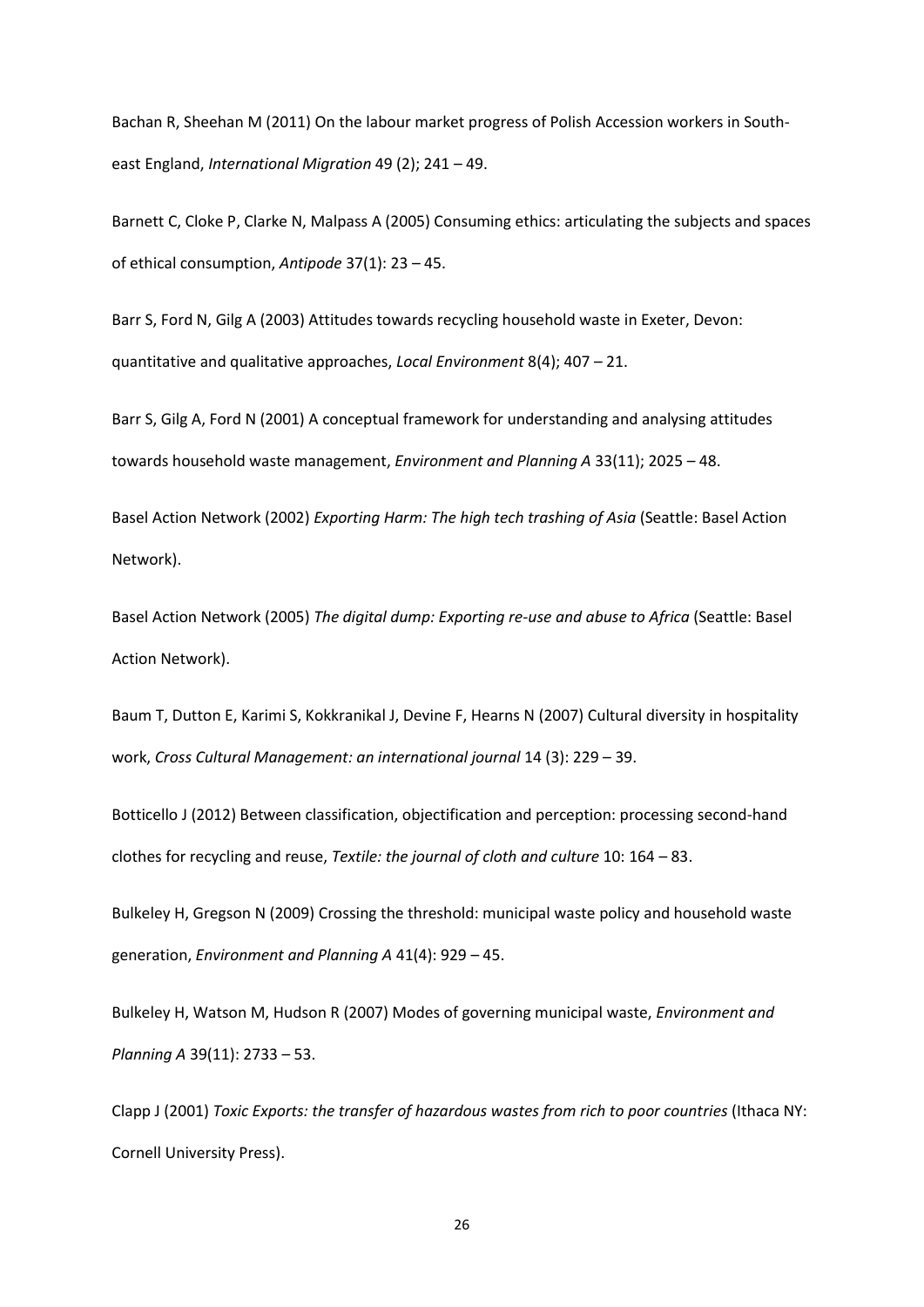Collins A., O'Doherty R, Snell M (2006) Household participation in waste recycling: Some national survey evidence from Scotland, *Journal of Environmental Planning and Management* 49(1): 121-140.

Commission of the European Communities (2005) Taking sustainable use of resources forward: a thematic strategy on the protection and recycling of waste (Brussels: European Commission)

Cox R (2007) The Au Pair Body: Sex Object, Sister or Student? *European Journal of Women's Studies* 14 (3):281-296.

Crang M (2010) The death of great ships: photography, politics and waste in the global imaginary, *Environment and Planning A* 42(5): 1084 – 102.

Crang M, Hughes A, Gregson N, Ahamed F, Norris L (2013) Rethinking governance and value in commodity chains through global recycling networks, *Transactions Institute of British Geographers*  38 (1): 12 – 24.

Darby L, Obara L (2005) Household recycling behaviour and attitudes towards the disposal of small electrical and electronic equipment, *Resources, Conservation and Recycling* 44(1): 17 – 35.

Datta A (2008) Building differences: material geographies of home(s) among Polish builders in London, *Transactions Institute of British Geographers* 33 (?): 518 – 31.

Datta A, Brickell K (2009) We have a little bit more finesse, as a nation? Constructing the Polish worker in London's building sites, *Antipode* 41 (?): 439 – 64.

Devine F, Baum T, Hearns N, Devine A (2007a) Cultural diversity in hospitality work: the Northern Ireland experience, *The International Journal of Human Resource Management* 18 (2): 333 – 49.

Devine F, Baum T, Hearns N, Devine A (2007b) Managing cultural diversity: opportunities and challenges for Northern Ireland hoteliers*, International Journal of Contemporary Hospitality Management* 19 (2): 120 – 32.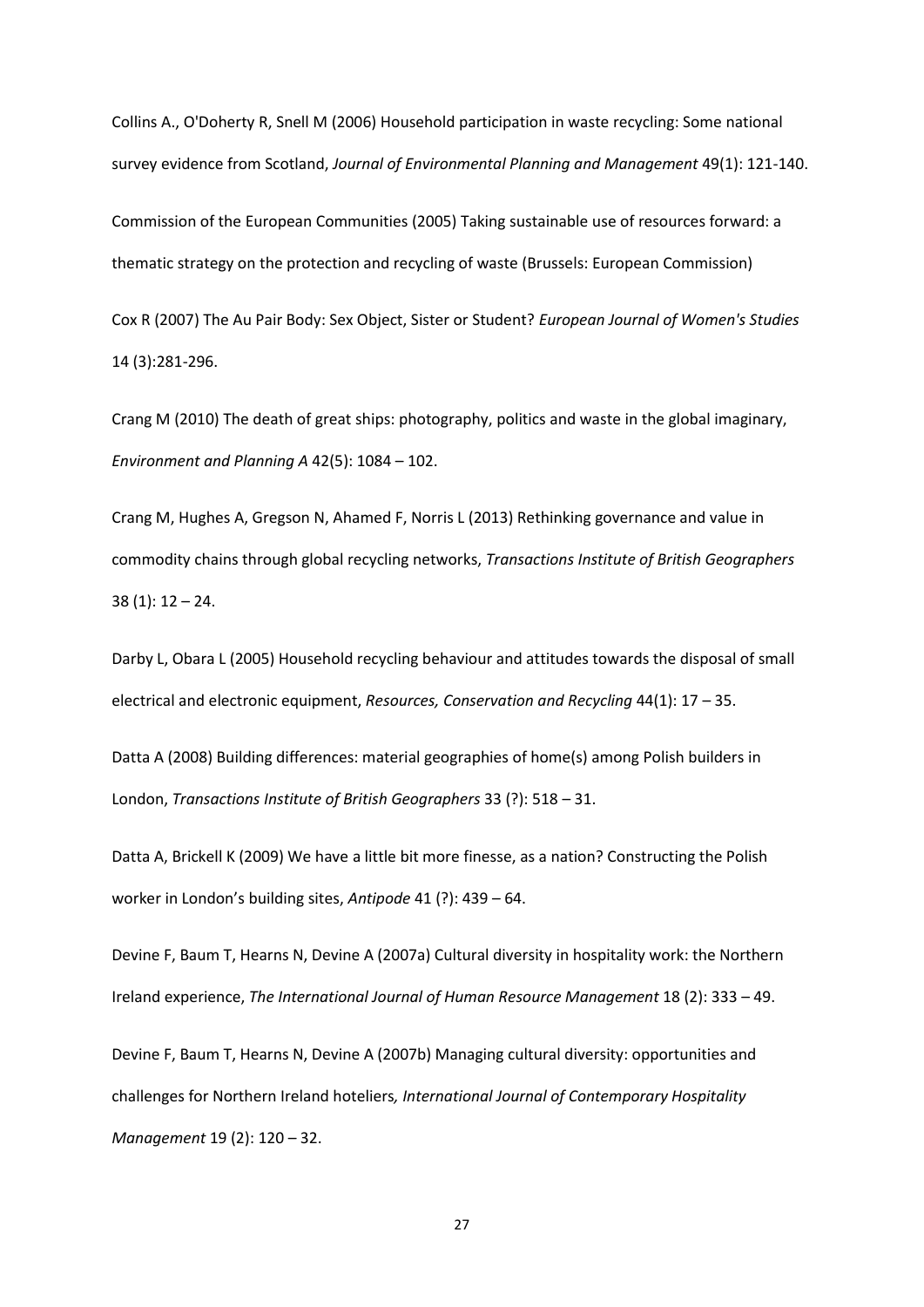Drinkwater S, Eade J, Garapich M (2008) Poles Apart? EU enlargement and the labour market outcomes of immigrants in the UK, *International Migration* 57 (1): 161 – 90.

Dyer S, McDowell L, Batnitzky A (2008) Emotional labour/body work: The caring labours of migrants in the UK's National Health Service, *Geoforum* 39 (6):2030-2038.

Douglas M (1966) *Purity and Danger* (London: Routledge)

European Commission (2011) Roadmap to a Resource Efficient Europe (Brussels: European Commission).

European Environment Agency (2009) Wastes without Borders: transboundary shipments of waste (Copenhagen: European Environment Agency)

European Environment Agency (2011) Earnings, jobs and innovation: the role of recycling in a green economy (Copenhagen: European Environment Agency)

European Resource Efficiency Platform (2013) Action For A Resource Efficient Europe (Brussels)

Eurostat (2009) *European Business: facts and figures*. Luxembourg, EU Commission.

Friberg J (2012a) Culture at work: Polish migrants in the ethnic division of labour on Norwegian construction sites, *Ethic and Racial Studies* 35 (11): 1914 – 33.

Friberg J (2012b) The stages of migration. From going abroad to settling down: post accession Polish migrant workers in Norway, *Journal of Ethnic and Migration Studies* 38 (10): 1589 – 1605.

Greenpeace/FIDH/YPSA (2005) End-of-life ships: the human costs of breaking ships. Retrieved from http://www.greenpeace/org/raw/content/international/press/reports/end-of-life-the-human-costof.pdf

Gregson N (2011) Performativity, corporeality and the politics of ship disposal, *Journal of Cultural Economy* 4(2): 137 – 56.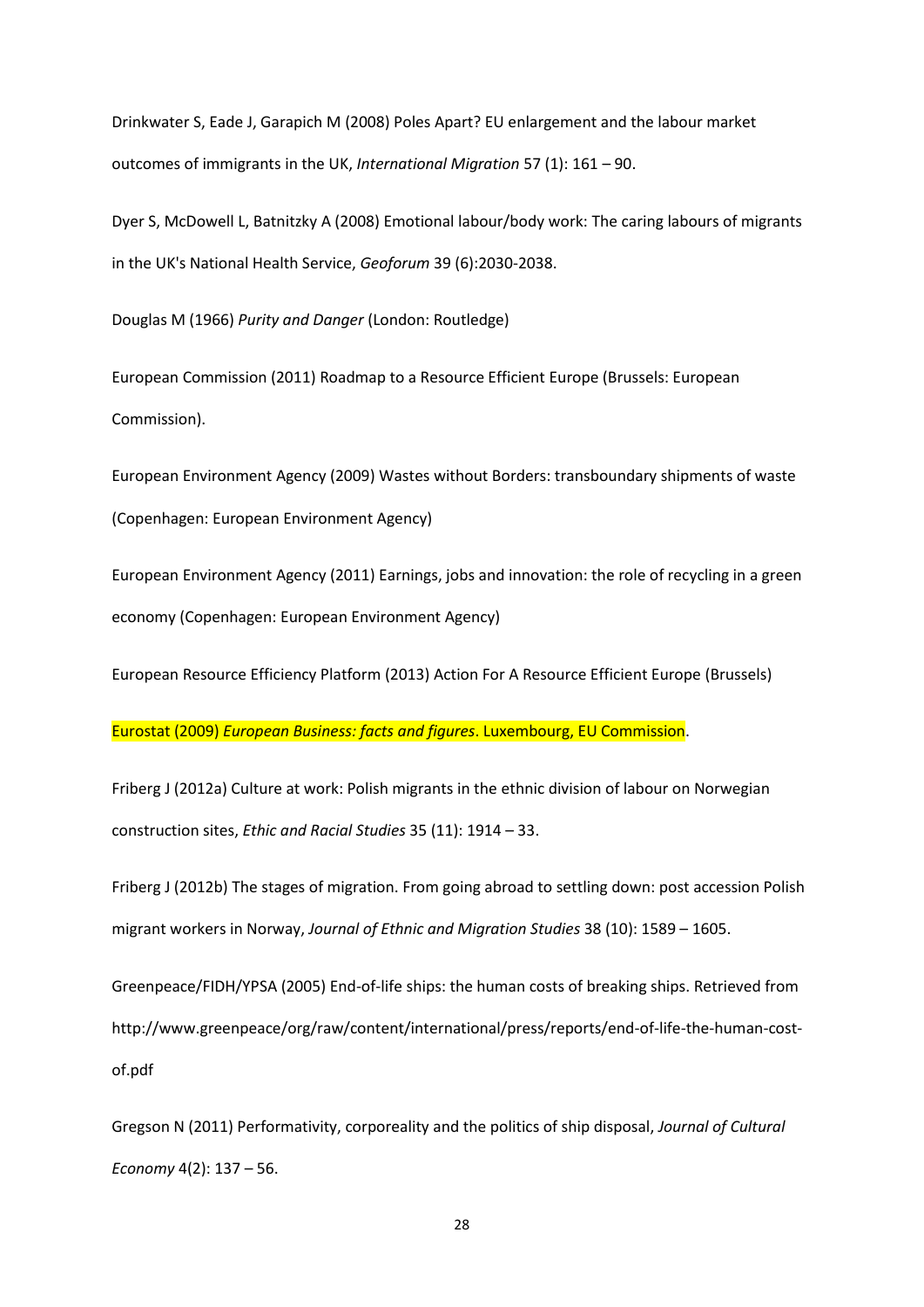Gregson N, Crang M, Ahamed F, Akter N, Ferdous R (2010) Following things of rubbish value: end-oflife ships, 'chock-chocky' furniture and the Bangladeshi middle class consumer, *Geoforum* 41(6): 846- 54.

Gregson N, Watkins H, Calestani M (2010) Inextinguishable fibres: asbestos and the vital materialism of demolition, *Environment and Planning A* 42(5): 1065 – 83.

Gregson N, Crang M, Ahamed F, Akter N, Ferdous R, Foisal S, Hudson R (2012) Territorial Agglomeration and Industrial Symbiosis: Sitakunda-Bhatiary, Bangladesh, as a Secondary Processing Complex, *Economic Geography* 88(1): 37-58.

Gregson N, Watkins H, Calestani M (2013) Political markets: recycling, economization and marketization, *Economy and Society* 42 (1): 1-25.

Hillier J (2009) Assemblages of justice: the 'ghost ships' of Graythorp, *International Journal of Urban and Regional Research* 33(3): 640 – 61.

ILO (2004) Addressing the exploitation of children in scavenging (waste picking): a thematic evaluation of action on child labour. Geneva: International Labour Organisation.

Janta H (2011) Polish migrant workers in the UK hospitality industry: profiles, work experience and methods for accessing employment, *International Journal of Contemporary Hospitality Management*  $23(6 - 7): 803 - 19.$ 

Janta H, Ladkin L, Brown L, Lugosi P (2011) Employment experiences of Polish migrant workers in the UK hospitality sector, *Tourism Management* 32 (5): 1006 – 19.

Johnston R, McIvor A (2000) *Lethal work: a history of the asbestos tragedy in Scotland* (Glasgow, Tucknell Press).

Johnston R, McIvor A (2004) Oral history, subjectivity and environmental reality, *Osiris* 2<sup>nd</sup> Series, 19:  $234 - 49.$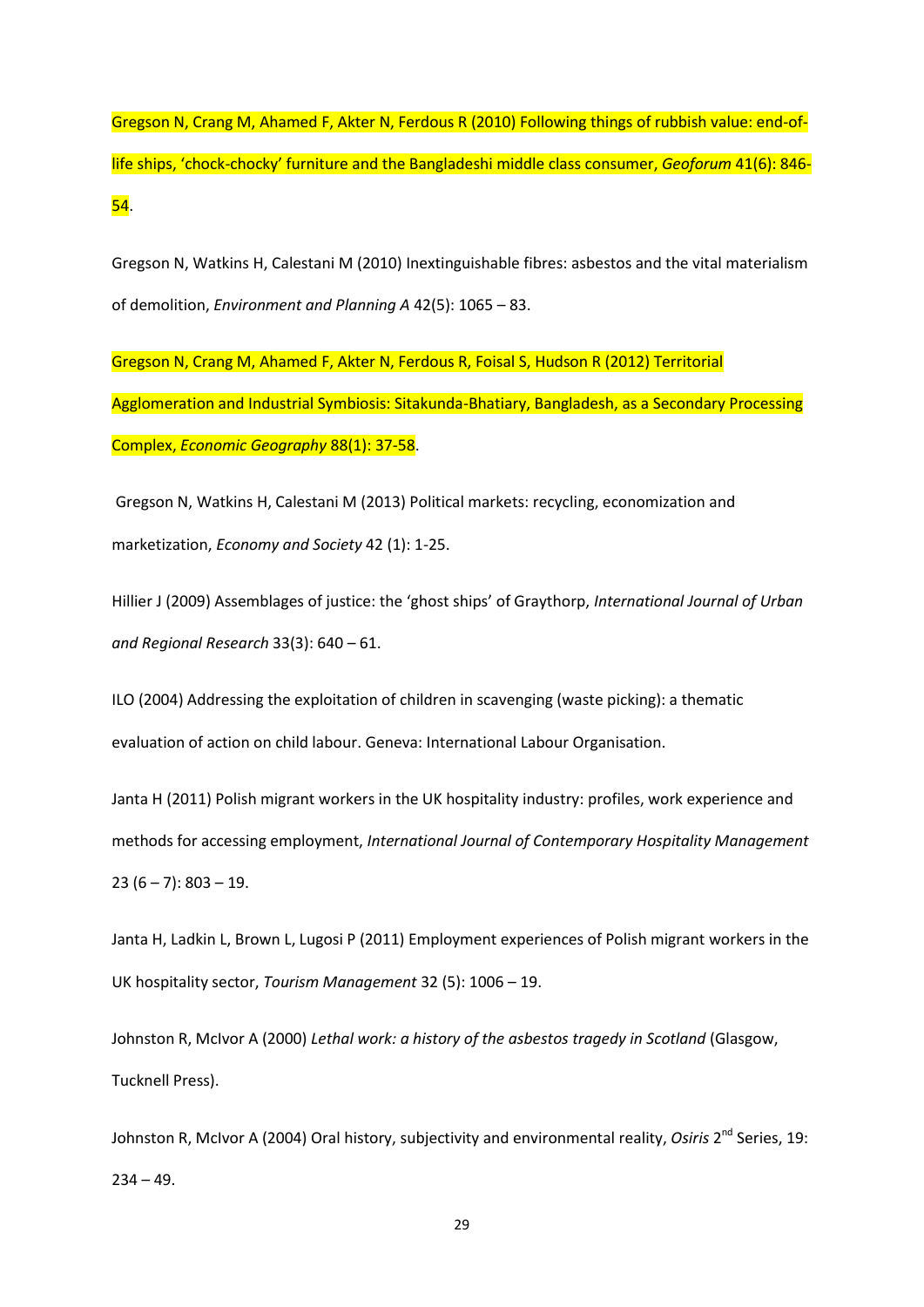Lepawsky J (2012) Legal geographies of e-waste legislation in Canada and the US: Jurisdiction, responsibility and the taboo of production, *Geoforum* 43(6): 1194-1206.

Lepawsky J, Billah M (2011) Making Chains that (Un)Make Things: Waste-Value Relations and the Bangladeshi Rubbish Electronics Industry, *Geografiska Annaler B* 93(2): 121-139.

Lyon A, Sulcova D (2009) Hotel employers' perceptions of employing Eastern European workers. A case study of Cheshire, UK, *Tourism, Culture and Communication* 9 (1/2): 17 – 28.

McDonald S, Oates C (2003) Reasons for non-participation in a kerbside recycling scheme, *Resources, Conservation and Recycling* 39(4): 369 – 85.

McDowell L, Batnizky A, Dyer S (2007) Division, segmentation and interpellation: the embodied labours of migrant workers in a Greater London hotel, *Economic Geography* 83 (1): 1 – 25.

Minter A (2013) *Junkyard Planet: travels in the billion dollar trash trade* (London: Bloomsbury).

Pellow D N, Schnaiberg A, Weinberg A (2000) Putting the Ecological Modernisation Thesis to the Test: The Promises and Performances of Urban Recycling, *Environmental Politics* 9(1): 109-137.

Perrons D, Plomien A, Kilkey M (2010) Migration and uneven development within an enlarged EU: fathering, gender divisions and male migrant domestic services, *European Urban and Regional Studies* 17 (2): 197 – 215.

Ryan L, Sales R, Tilki M, Siara B (2008) Social networks, social support and social capital: the experiences of recent Polish migrants in London, *Sociology* 42 (4): 672 – 90.

Scheinberg A, Anschtz J (2006) Slim pickin's: Supporting waste pickers in the ecological modernization of urban waste management systems, *International Journal of Technology Management & Sustainable Development* 5(3): 257-270.